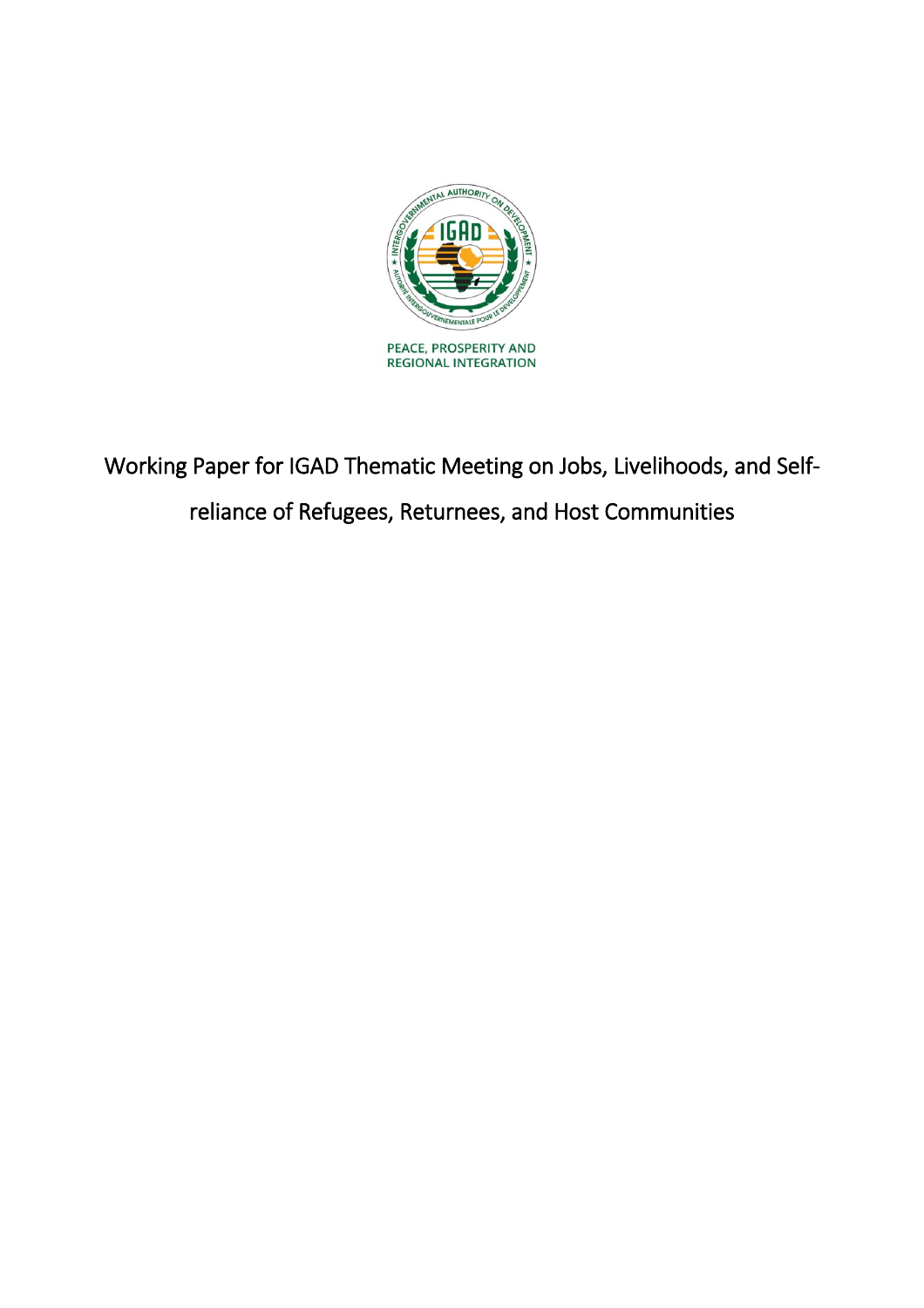# **Table of Contents**

| PART II: OVERVIEW OF IGAD MEMBER STATE NAP COMMITMENTS AND ECONOMIC INCLUSION PRACTICES 8 |  |
|-------------------------------------------------------------------------------------------|--|
|                                                                                           |  |
|                                                                                           |  |
|                                                                                           |  |
|                                                                                           |  |
|                                                                                           |  |
|                                                                                           |  |
|                                                                                           |  |
|                                                                                           |  |
|                                                                                           |  |
|                                                                                           |  |
|                                                                                           |  |
|                                                                                           |  |
|                                                                                           |  |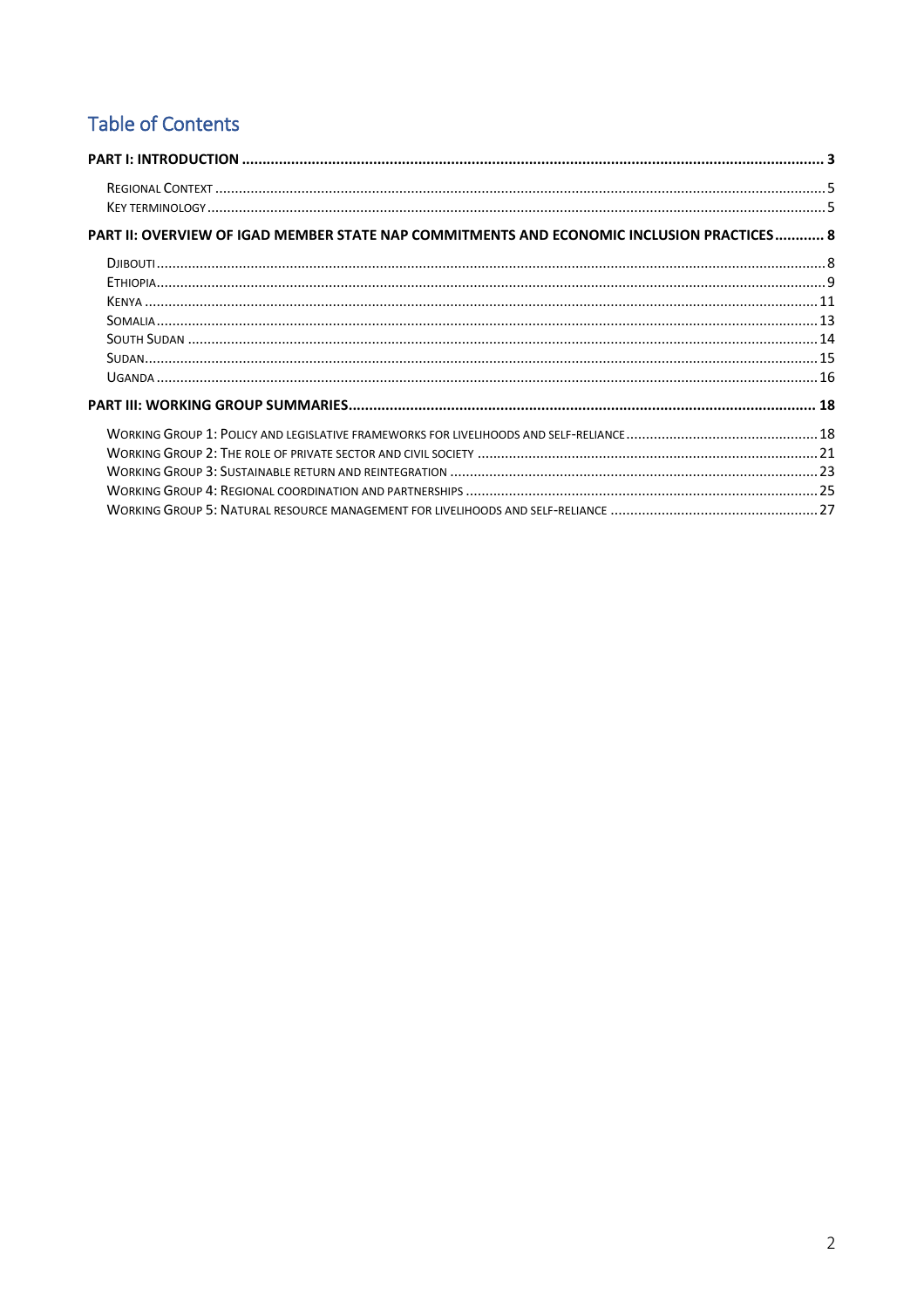# <span id="page-2-0"></span>Part I: Introduction

This document is developed for the IGAD Regional Thematic Meeting on Jobs, Livelihoods, and Selfreliance for Refugees, Returnees, and Host Communities taking place in Kampala, Uganda from March 25 to March 28, 2019. It is based on research conducted by IGAD over several months from October 2018 to February 2019 that includes a comprehensive literature review as well as semistructured and informal interviews, and focus group discussions, which were held with key informants from the government, private, humanitarian, and development sectors. The purpose of the document is to help guide participants from IGAD Member States, as well as from the private, humanitarian, and development sectors for the meeting. This will help facilitate the achievement of the commitments by Member States in the Nairobi Declaration and Action Plan (NAP), and strengthen efforts to provide equitable and sustainable livelihoods for host communities, refugees, and returnees in the IGAD region.

As such, this framing document first provides an overview of the jobs and livelihood component of the Nairobi Declaration, the regional geopolitical context, together with definitions of key terms used. Following is a summary of livelihoods-related policies, commitments, and practices that each IGAD Member State has made, with a strong focus on economic inclusion. The third section of the document provides summaries and a set of questions to help the deliberations of working groups. These are:

- Working Group 1: Policy and legislative frameworks for livelihoods and self-reliance;
- Working Group 2: The role of private sector and civil society;
- Working Group 3: Sustainable return and reintegration;
- Working Group 4: Regional coordination and partnerships, and;
- Working Group 5: Natural resource management for livelihoods and self-reliance.

IGAD Heads of State and Government held the first ever Special Summit on Durable Solutions for Somali Refugees and Reintegration of Returnees in Somalia, in March 2017. The Nairobi Declaration and the accompanying Action Plan that were adopted set out a comprehensive regional approach and commitments at four levels: accelerating solutions in Somalia by creating an environment conducive for voluntary and sustainable returns; delivering durable solutions, whilst maintaining protection and asylum space, and promoting the self-reliance and inclusion of refugees in countries of asylum; strengthening sub-regional co-operation; and increasing international responsibilitysharing. Together, they reinforce the commitments made by Member States at the Leaders' Summit in New York in September 2016, and provided important ground work for the Global Compact for Safe, Orderly, and Regular Migration that took place in December 2018.

The Nairobi Declaration and the Action Plan, in promoting durable solutions in the region, places emphasis on self-reliance and economic resilience for host communities and refugees.

In the declaration, IGAD Members States have committed to:

 Enhance, with the support of the international community, education, training, and skills development for refugees to reduce their dependence on humanitarian assistance, and prepare them for gainful employment in host communities and upon return;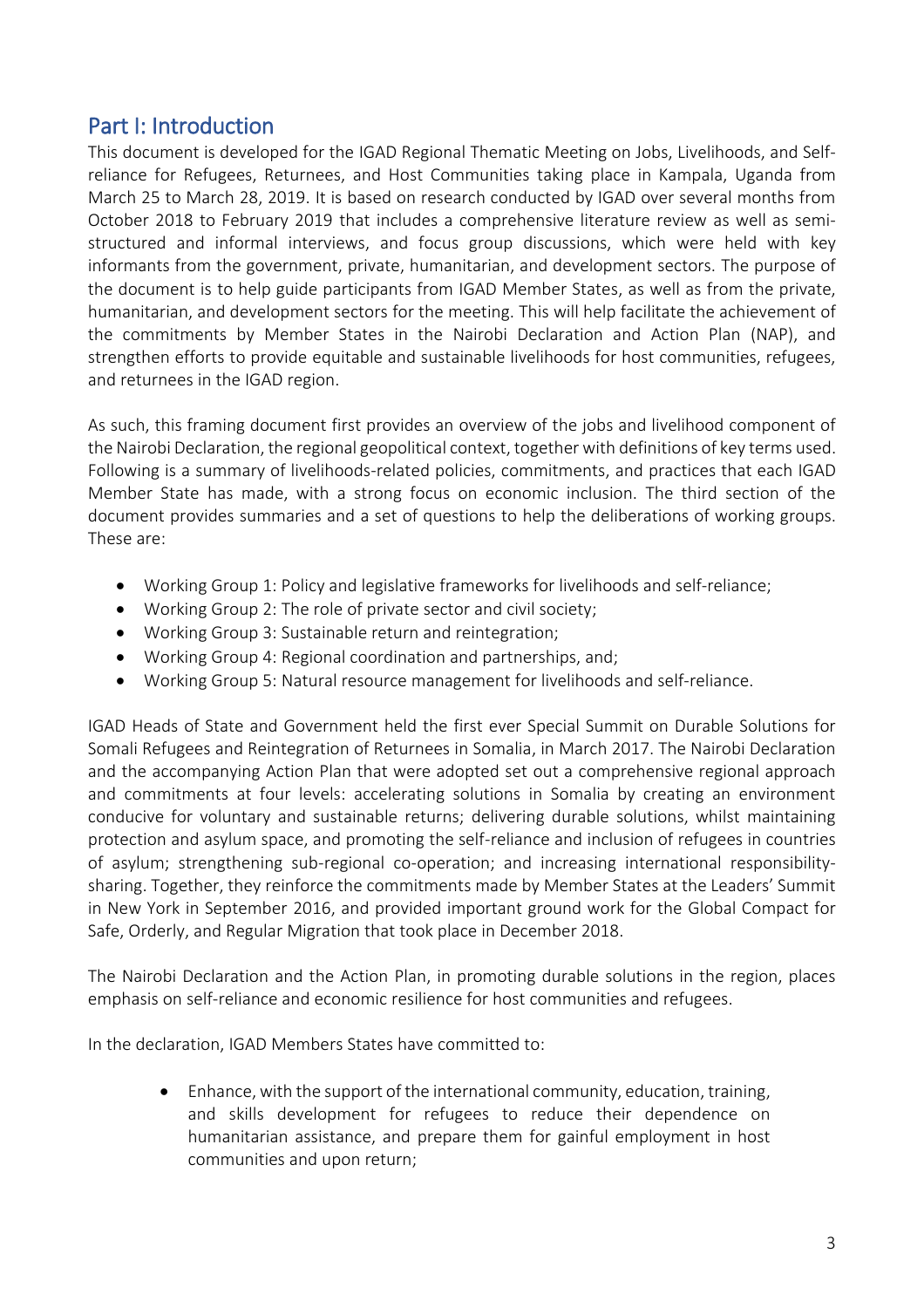- Call upon States to align domestic laws and policies, including civil documentation, in line with refugee status under the 1951 Refugee Convention obligations in order to enable refugees to access gainful employment and self-reliance;
- Progressively advance alternative arrangements to refugee camps and facilitate the free movement of refugees and their integration into national development plans and access to services, and;
- Invite the humanitarian and development actors, including the private sector, Somali Diaspora, International Financial Institutions, regional development banks, and bilateral donors to combine their efforts, and strengthen collaboration and inter-linkages in support of durable solutions.

In the case of returns, there is a commitment to:

 Further support accelerated socio-economic stabilisation, the provision of basic services and livelihoods in Somalia through increased planning and investment in development to facilitate the voluntary return and sustainable reintegration of returnees and IDPs in line with the National Development Plan (NDP).

The accompanying Action Plan set out more detailed and specific commitments, including the need to invest in comprehensive skills development, create an enabling business environment for refugees to access employment opportunities, generate a favourable climate for domestic and regional investment (para 3.1.8); increase the number of refugees benefiting from free movement (para 3.1.9); provide work permits to refugees (3.1.11), provide access to arable land to rural-based refugees (3.1.13); and improve income and productivity for host communities and refugees through support to the development of industrial parks as well as the growth of small and medium enterprises (3.1.14). In addition, there were a set of country specific commitments, which will be reviewed in Part II below. $^{\text{1}}$ 

To help meet and build on the commitments made in the Nairobi Declaration and Action Plan, and following the 11<sup>th</sup> meeting of the Regional Consultative Process on Migration 2018 (October, in Djibouti), and the successful Regional Conference on Education for Refugees in IGAD Member States resulting in the *Djibouti Declaration* in December 2017, IGAD Member States have organized the IGAD Regional Thematic Meeting on Jobs, Livelihoods, and Self-reliance for Refugees, Returnees, and Host Communities.

The objectives of the meeting are to:

 $\overline{a}$ 

- (i) Identify existing constraints and opportunities towards sustainable livelihoods and job creation for refugees and host communities in the Horn of Africa;
- (ii) Share existing experience and best practice on enhancing self-reliance and economic resilience for refugees and host communities;
- (iii) Re-affirm existing commitments of the Nairobi Declaration for livelihoods and job creation with identification of agreed practical steps towards implementation;

<sup>1</sup> https://igad.int/attachments/article/1519/Annex%20to%20the%20Declaration%20- %20Final%20Plan%20of%20Action%2011.04.2017.pdf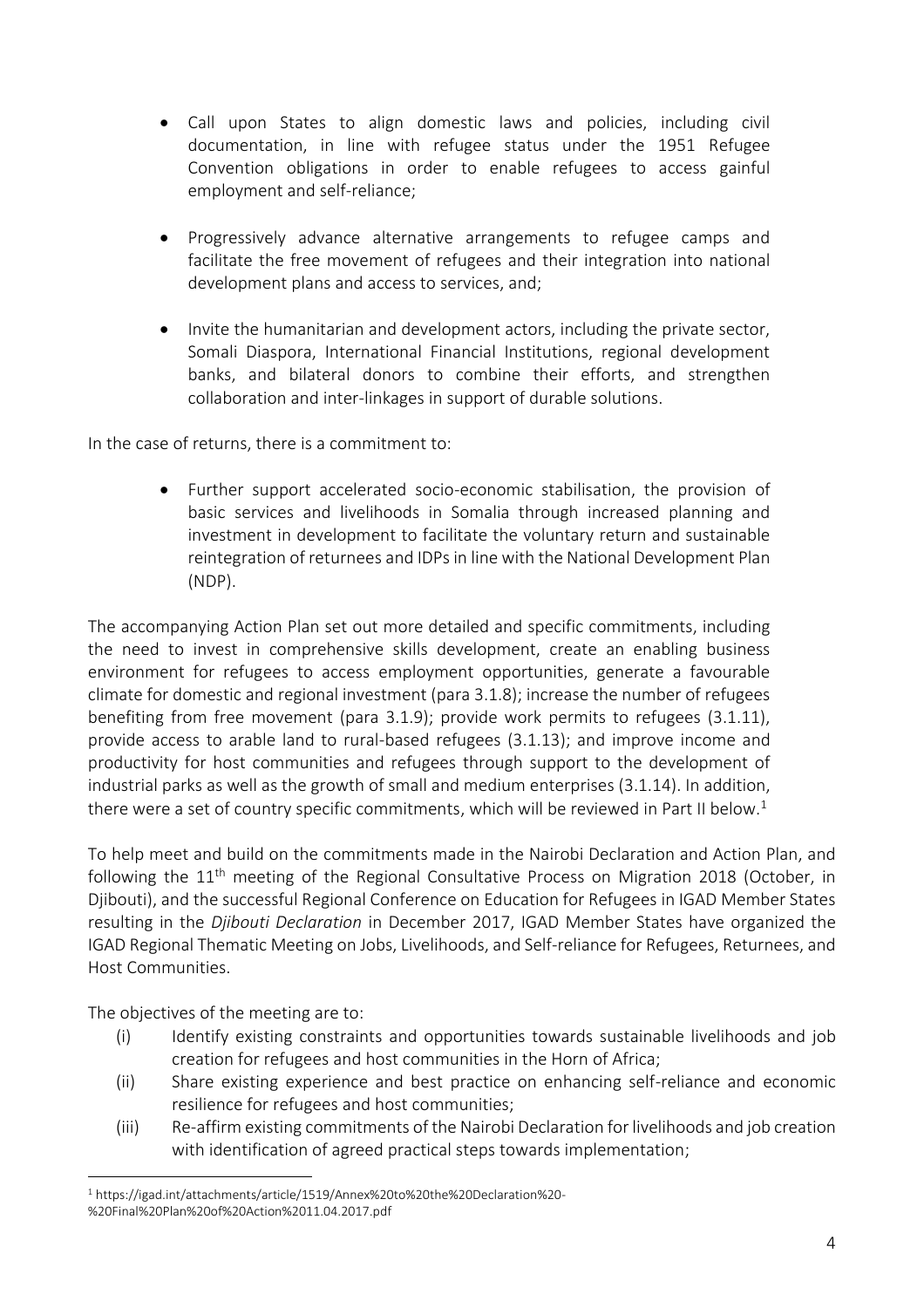- (iv) Identify opportunities for policy reform and programmatic intervention towards sustainable livelihoods and job creation for refugees and host communities in the Horn of Africa, and;
- (v) To galvanize resource mobilization in support of these steps.

## <span id="page-4-0"></span>Regional Context

IGAD Member States share many socio-economic links including through cross-border trade, crossborder movements, and migratory movements driven by multiple political, economic, and environmental factors. With the Regional Migration Policy Framework (RMPF, 2012) IGAD is the only REC that has developed a framework to address the well-being and protection of migrants, IDPs, and refugees in all IGAD Member States. In order to implement the RMPF, the IGAD Secretariat developed the Migration Action Plan (MAP) 2015-2020.

All IGAD countries are signatories to the 1951 Refugee Convention and its 1967 Protocol and all have ratified the 1969 OAU Convention. The region hosts a total refugee and asylum seeker population of over five million people (with UNHCR counting approximately 295,000 in South Sudan, 1,090,000 in Sudan, 33,000 in Somalia, 29,000 in Djibouti, 906,000 in Ethiopia, 475,000 in Kenya, and 1,200,000 in Uganda). There are also over seven million IDPs including 2,1 million in Somalia, roughly 2 million in Sudan and South Sudan each, and 1.4 million in Ethiopia. Roughly 59 percent of refugees in the region are below 18 years of age, and 81 percent are women and children. 82 percent live in camps and settlements, 13 percent are in urban areas, and 5 percent are in other locations.<sup>2</sup>

Refugee protection is a transnational concern, incorporating countries of asylum, transit, destination, origin, and the wider international community. Securing protection space for refugees in IGAD countries requires a regional perspective especially as the majority of refugees originate in other IGAD countries. A regional response will facilitate a coordinated approach among partners to adequately address the livelihoods and self-reliance needs of individuals and households together with strategic national and regional priorities and market trends, in a sustainable and holistic manner.

IGAD, being a Treaty Organization with a mandate to coordinate the commitments of its member states, has the convening power to generate political will and commitments, and facilitate implementation of commonly agreed programmes. Most importantly, IGAD will play a custodian role whereby knowledge and experiences are compiled and shared. However, in order to realize these important roles, a strong regional capacity and institutional arrangements are required.

## <span id="page-4-1"></span>Key terminology

 $\overline{a}$ 

To promote a common understanding of the key terminology needed to inform constructive discussions, the following conceptual framework is tabled.

## Host communities and refugees

Refugees do not live in isolation. They are nested within host communities that may share many of the same challenges. Both communities impact each other in myriad ways, and the interconnections between host and refugee communities can create or exasperate socio-economic and political pressures, especially in areas that suffer high rates of poverty and unemployment.

<sup>2</sup> UNHCR statistics as of January 31, 2019, which covers the Horn of Africa and the Great Lakes region.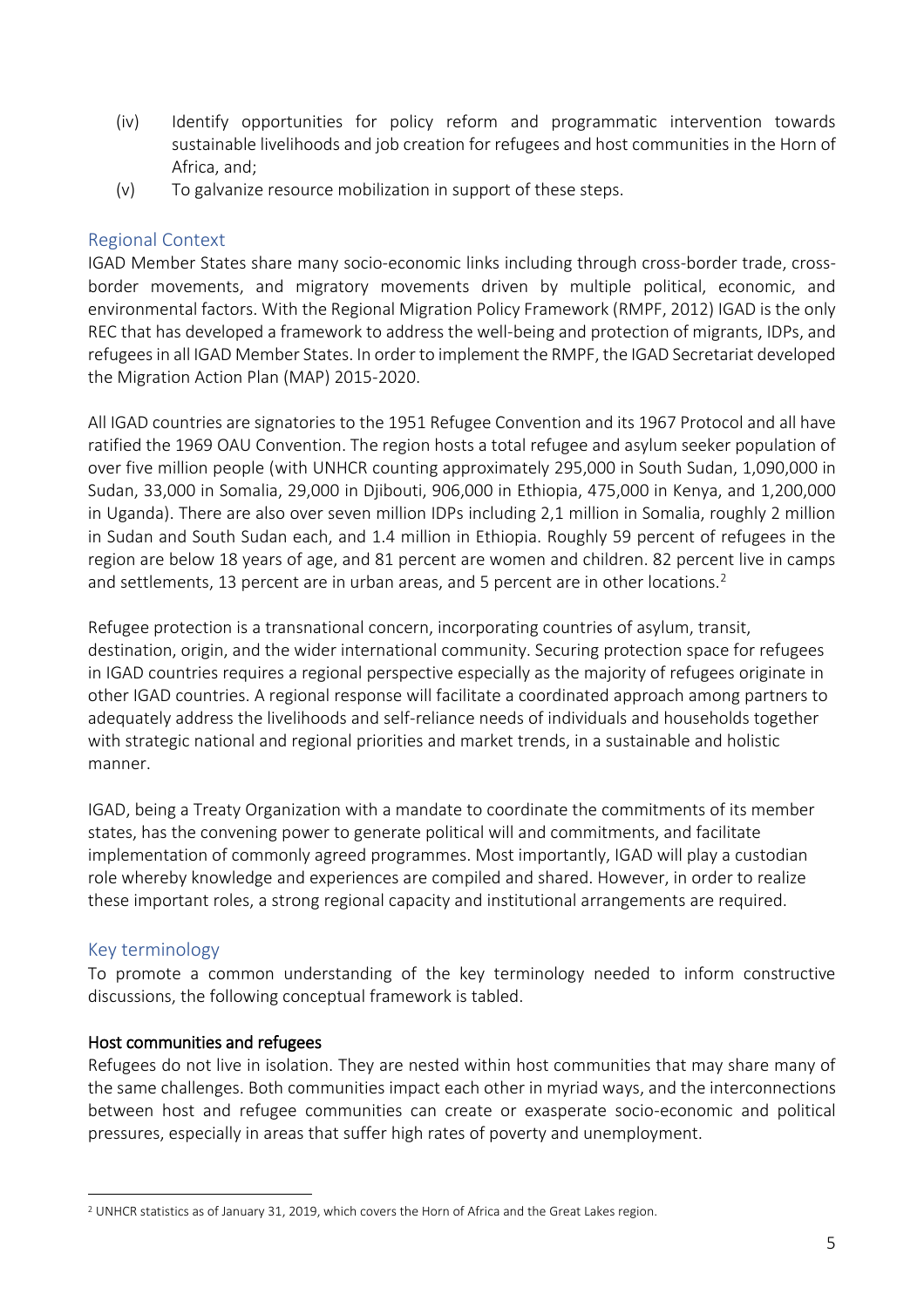#### Return and reintegration

After long years of exile, returnees face complex challenges in re-establishing themselves upon return. The reintegration package provided to returnees in the form of cash grants, shelter materials, and other relief items in the initial stages of the return process is aimed at enabling them to have a soft landing. Nevertheless, the economic and livelihoods dimensions are the main challenges, and support is often needed to ensure a successful and sustainable reintegration. By linking local economic development initiatives with targeted and community-based reintegration support, it is expected that return and reintegration will become more inclusive, effective, and sustainable.<sup>3</sup>

#### Livelihoods

Livelihoods refers to a set of activities performed to secure the basic necessities (food, water, shelter,

clothing) needed to sustain life. A reductive interpretation of livelihoods equates it with employment, $4$  while broader interpretations includes both wage and self-employment, as well as agricultural and livestock production.<sup>5</sup> Employment-based livelihoods activities take place in both the formal and informal sectors, and refugees are often limited to the latter due to legislative or cultural restrictions.



*Figure 1: Sustainable Livelihoods Framework (Source: UNHCR,* Livelihood Programming in UNHCR*, 2012.*

In this framework (Figure 1) livelihoods interventions include a range of inputs to promote wage and self-employment, and agricultural and livestock production and value-chain promotion. Some traditional livelihoods interventions include technical and vocational education and training (TVET), facilitating access to financial services, providing cash-based assistance, facilitating access to information and technology, and facilitating access to infrastructure and energy.<sup>6</sup>

#### Self-reliance

The United Nations High Commissioner for Refugees (UNHCR) defines self-reliance as "the social and economic ability of an individual, a household or a community to meet essential needs (including protection, food, water, shelter, personal safety, health, and education) in a sustainable manner and with dignity."<sup>7</sup> Thus, notions of self-reliance incorporate livelihoods activities as a core component, but also re-orient notions of livelihoods, and go beyond economic activities to integrate wider displacement needs. Increasingly, development actors look to self-reliance models and related programming to realize holistic and interconnected notions of needs, capacities, and actors into interventions that achieve real, sustainable impact for host and refugee communities.

#### Economic inclusion and the enabling environment

Improving livelihoods through inclusion into wider economic systems is a key component of achieving sustainable solutions for host communities and refugees.

 $\overline{a}$ <sup>3</sup> UNHCR, *The Voluntary Return and Reintegration Programme (2012)*

<sup>4</sup> See for example Betts et al, *Refugee Economies in Kenya*, (2018).

<sup>5</sup> UNHCR, *Global Strategy for Livelihoods 2014-2018*, (2014).

<sup>6</sup> UNHCR, *Refugee Livelihoods and Economic Inclusion,* (2018).

<sup>7</sup> UNHCR, *Self-Reliance Handbook*, (2005).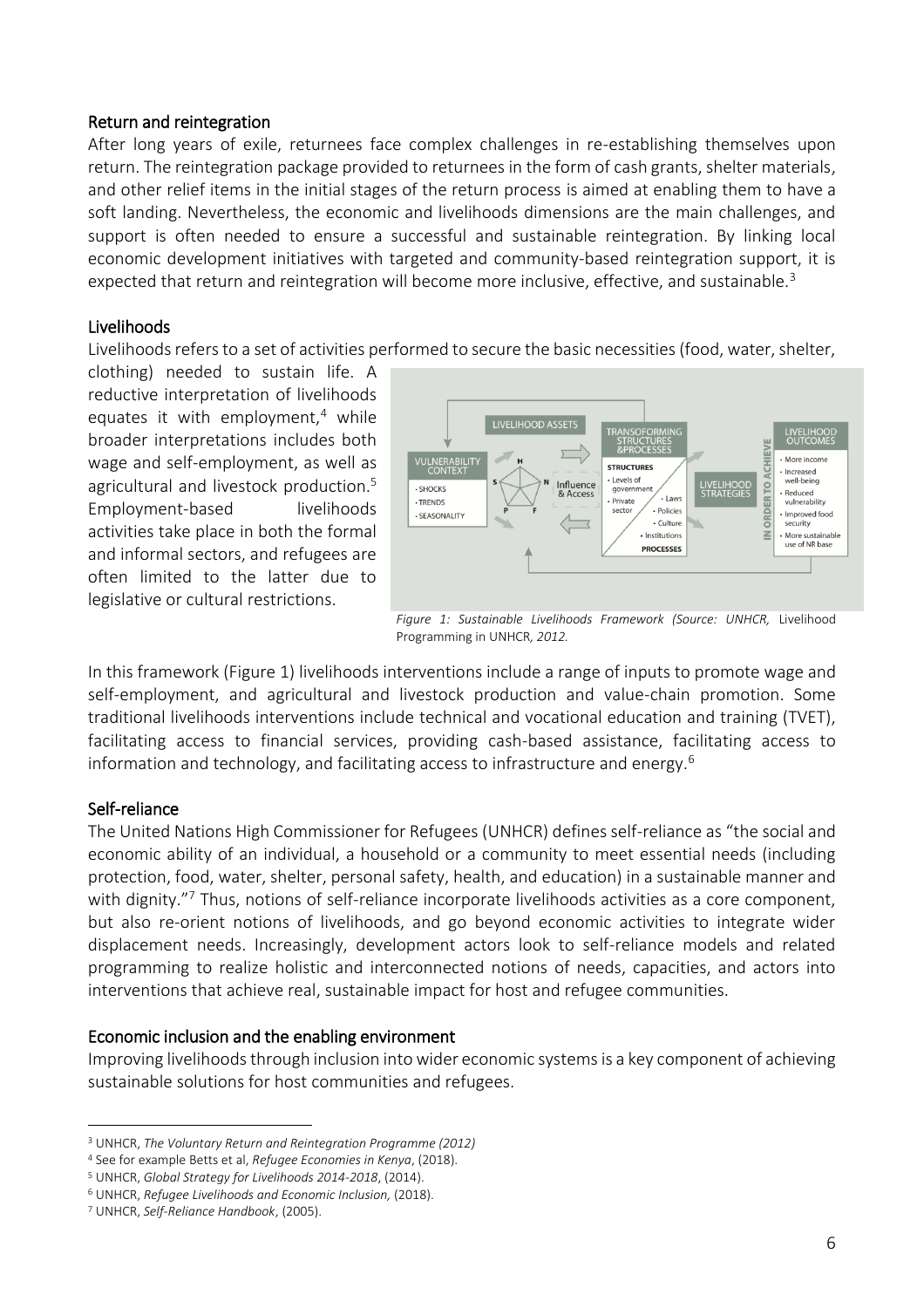Economic inclusion entails access to labour markets, finance, entrepreneurship, and economic opportunities for all, including refugees and asylum seekers in addition to other vulnerable and under-served groups. Economic inclusion contributes to the self-reliance and resilience of [host communities] and refugees, empowering them to meet their needs in a safe, sustainable, and dignified manner; avoids aid-dependency and negative coping mechanisms; contributes to their host economies; and prepares refugees for their future whether they return home, integrate in their country of asylum, or resettle in a third country.<sup>8</sup>

#### Informal and networked economies

Rules and regulations support or restrict economic inclusion. In restrictive contexts, "despite the constraints placed on displaced populations by their regulatory environment, vibrant economic systems often thrive below the radar."<sup>9</sup> Regulatory and other barriers to formal economic inclusion contribute to the formation and growth of informal access to markets and informal support services. Additionally, subsistence-based activities such as agricultural and animal rearing practices and corollary practices (e.g. trading food assistance for animal feed) are integral components of refugee livelihood strategies. Indeed, these are dominant components of strategies for many in displacement contexts, and likely will remain so for the short and medium terms.

 $\overline{a}$ 

<sup>8</sup> UNHCR, *Refugee Livelihoods and Economic Inclusion*, (2018), 3.

<sup>9</sup> Alexander Betts et al., *Refugee Economies: Rethinking Popular Assumptions* (2014), 4.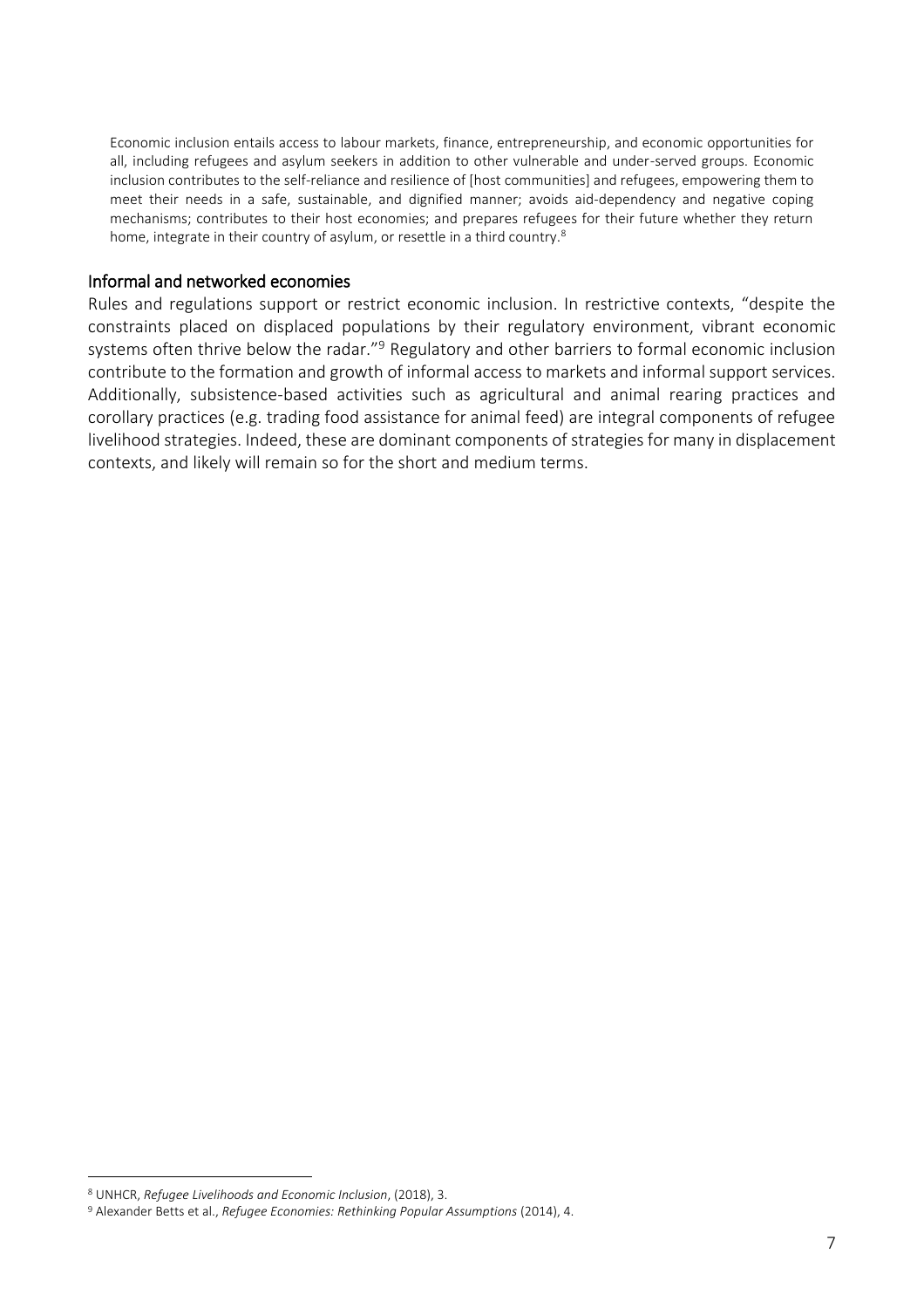# <span id="page-7-0"></span>Part II: Overview of IGAD Member State Nap Commitments and Economic Inclusion Practices

# <span id="page-7-1"></span>Djibouti

The Republic of Djibouti is one of the smallest countries in Africa. It covers an area of 23,200 square kilometres and is home to a population of just under one million people. As in other small states, the size of Djibouti's economy limits its ability to diversify production and increases its reliance on foreign markets, making it more vulnerable to external market downturns and hampering access to external capital. With less than 1,000 square kilometres of arable land (0.04 percent of the country's total land area) and an average annual rainfall of only 130 millimetres, Djibouti completely depends on imports to meet its food needs. Djibouti has experienced steady increases in its GDP over the last decade, achieving 7.1 percent growth in 2017. Nevertheless, it struggles with a high unemployment rate of nearly 39 percent in 2015 according to official estimates. The rate is higher among women (49 percent) and in rural areas (59 percent).

Djibouti is a Comprehensive Refugee Response Framework (CRRF) roll-out country and maintains a leadership position in fostering protection space for refugees in the region. In 2017, Djibouti hosted the IGAD thematic meeting on education, which led to the Djibouti Plan of Action on Regional Refugee Education in IGAD Member States, to which Djibouti is a signatory. Additionally in 2017, the Government of Djibouti promulgated the National Refugee Law, which provides for the inclusion and protection of refugees, including access to health care, education, employment, training, and naturalization. In addition, refugees have freedom of movement in the country, and can set up businesses, as well as access financial services. As of January 31, 2019, UNHCR lists 29,214 persons of concern, coming mainly from Somalia and Ethiopia, with smaller populations from Yemen, Eritrea, and other countries. Djibouti still offers prima facie recognition to Yemeni and South Somali refugees. Refugees and asylum seekers represent three percent of the population of Djibouti, the highest average in the region. Many refugees in Djibouti arrived more than 25 years ago and the vast majority live in one of three refugee villages and in the capital, Djibouti Ville.

## NAP commitments

| Commitment                                                        | <b>Status</b>                                      |
|-------------------------------------------------------------------|----------------------------------------------------|
| Pledges to present the Refugee Bill, which will provide access to | Achieved                                           |
| education, legal work, and the justice system, to the National    |                                                    |
| Assembly in 2016.                                                 |                                                    |
| Pledges to give all refugee children access to accredited         | Progress being made                                |
| education through: committing to assess and train an adequate     | Signatory to the Diibouti Declaration<br>$\bullet$ |
| number of refugee teachers to teach the refugee population        |                                                    |
| hosted by Djibouti; working with the Government of Kenya to       |                                                    |
| establish certificate equivalency for the English-language        |                                                    |
| curriculum taught in Djibouti's refugee camps.                    |                                                    |

## Implementation Arrangements

The legal framework for including refugees into national systems has been largely accomplished. Furthermore, as a CRRF pilot, the Government has established a CRRF governance structure for the CRRF, which includes a Steering Committee (SC) comprised of Line Ministries, development actors, UN organizations, NGOs, and donors based in Djibouti in order to drive the practical implementation of the pledges and the new legal framework. Djibouti has also adopted and is implementing a CRRF action plan. While some administrative sectors have been faster than others in terms of providing refugees with health, education, and livelihoods services it is clear that financing for this inclusion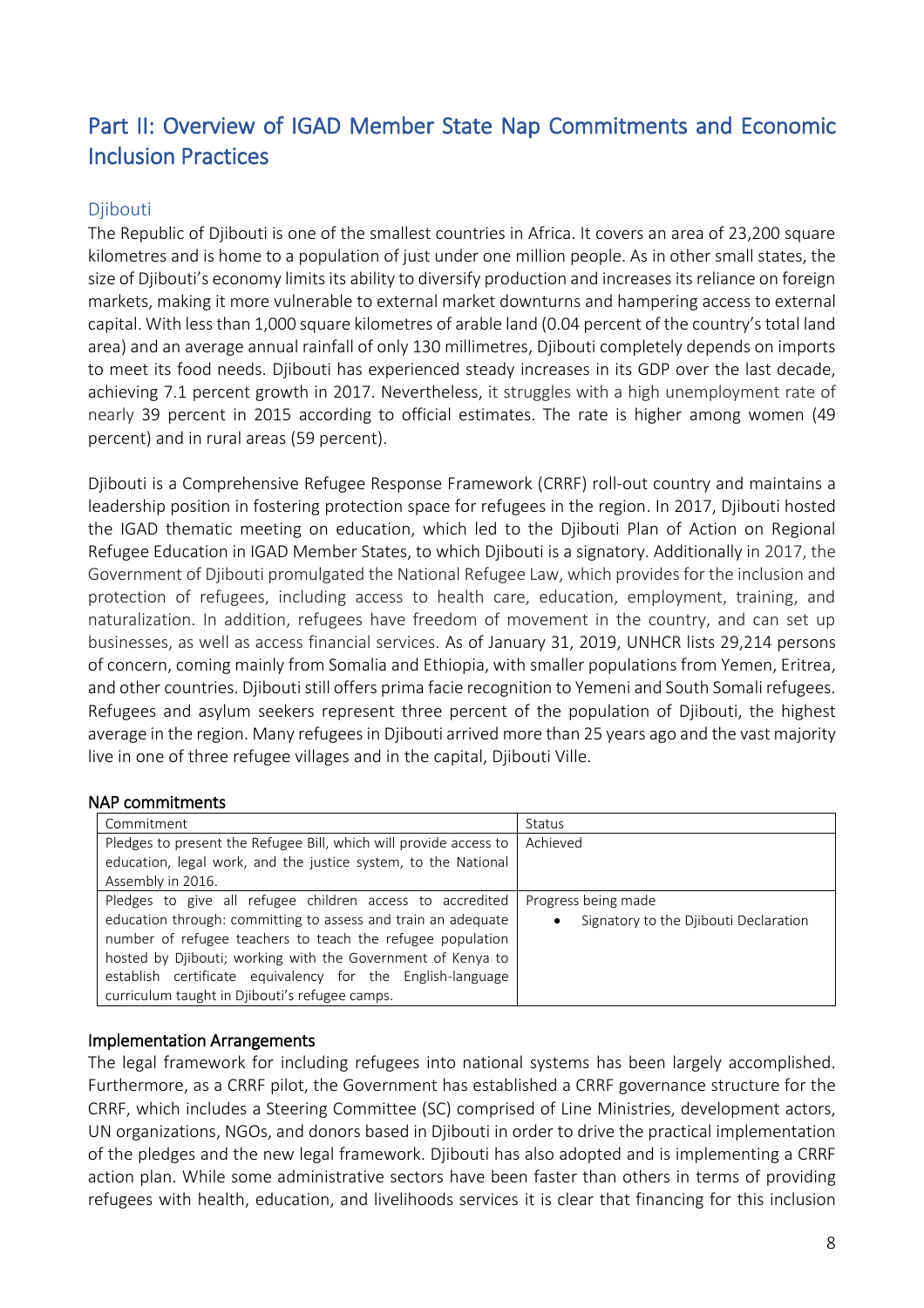remains the biggest challenge. The government's ability to fully deliver on its commitments will also depend upon equitable responsibility sharing from the international community in terms of concessional financing, investments in development interventions, and especially water and road infrastructure. Additional challenges consist of the different languages spoken by refugees, acknowledging refugee's prior qualifications, and ensuring they are increasingly qualified to meet labour market needs. The rate of literacy in the refugee community and the capacity of relevant agencies compound these challenges.

## Issues raised during consultations

Djibouti's chronic food deficit, limited skills development and work opportunities, and limited market access outside of the capital will continue to present challenges for refugees and host communities in achieving self-reliance.

- Infrastructure development, in particular the provision of water, better transportation corridors, and ICT, will help in addressing food security and nutrition, increasing access to markets, and facilitating viable livelihoods opportunities outside of urban centres.
- Raising awareness and support for the National Refugee Law remains an important task in ensuring refugees can exercise their legal rights.
- Improved education delivery together with language and literacy skill training, and professional skills training, remain priorities for self-reliance programming.

# <span id="page-8-0"></span>Ethiopia

With approximately 102 million people (2016), Ethiopia is the second most populous nation in Africa after Nigeria, and the fastest growing economy in the region. However, it is also one of the poorest, with a per capita income of USD 783. Ethiopia's National Planning Commission (NPC) is working towards a vision of Ethiopia becoming a lower middle-income country by 2025. Ethiopia's economy experienced strong, broad-based growth averaging 10.3 percent a year from 2006/07 to 2016/17, compared to a regional average of 5.4 percent.

Ethiopia co-hosted the 2016 Leaders' Summit in New York, is a CRRF roll-out country, and played a pivotal role in the processes leading to IGAD's Special Summit in Nairobi on Somali refugees and the post-summit implementation efforts. In January 2019, Ethiopia's parliament adopted a new liberal and substantive refugee proclamation, which provides the legal foundation for refugees to access a number of rights and realize their NAP commitments. Ethiopia hosts approximately 905,831 persons of concern to UNHCR as of January 31, 2019, mainly from neighbouring countries, making it the second largest refugee-hosting country in Africa. More than 99 percent of refugees originate from four countries: South Sudan, Somalia, Eritrea, and Sudan. Most refugees are hosted in 26 camps located in five areas as well as in the capital, Addis Ababa.

## NAP commitments

| Commitment                                                                                                                                                                                                        | Status                                                                                                               |
|-------------------------------------------------------------------------------------------------------------------------------------------------------------------------------------------------------------------|----------------------------------------------------------------------------------------------------------------------|
| Pledges to expand its Out-of-Camp Policy to all refugees as defined<br>by Ethiopian laws and policy documents, to benefit 80,000 refugees,<br>or ten percent of the current total refugee population in Ethiopia. | Not yet achieved<br>The new refugee proclamation<br>$\bullet$<br>provides the legal basis towards this<br>commitment |
| If resources allow, to progressively expand the number of refugees                                                                                                                                                | Not yet achieved                                                                                                     |
| who may benefit from the Out-of-Camp Policy.                                                                                                                                                                      |                                                                                                                      |
| Pledges to increase the enrolment of refugee children $-$ without                                                                                                                                                 | Progress being made                                                                                                  |
| discrimination and within available resources - from approximately                                                                                                                                                | Signatory to Diibouti Declaration                                                                                    |
| 148,361 students to 212,800 students overall, including through                                                                                                                                                   |                                                                                                                      |
| increasing refugee preschool enrolment from 46,276 to 63,000;                                                                                                                                                     |                                                                                                                      |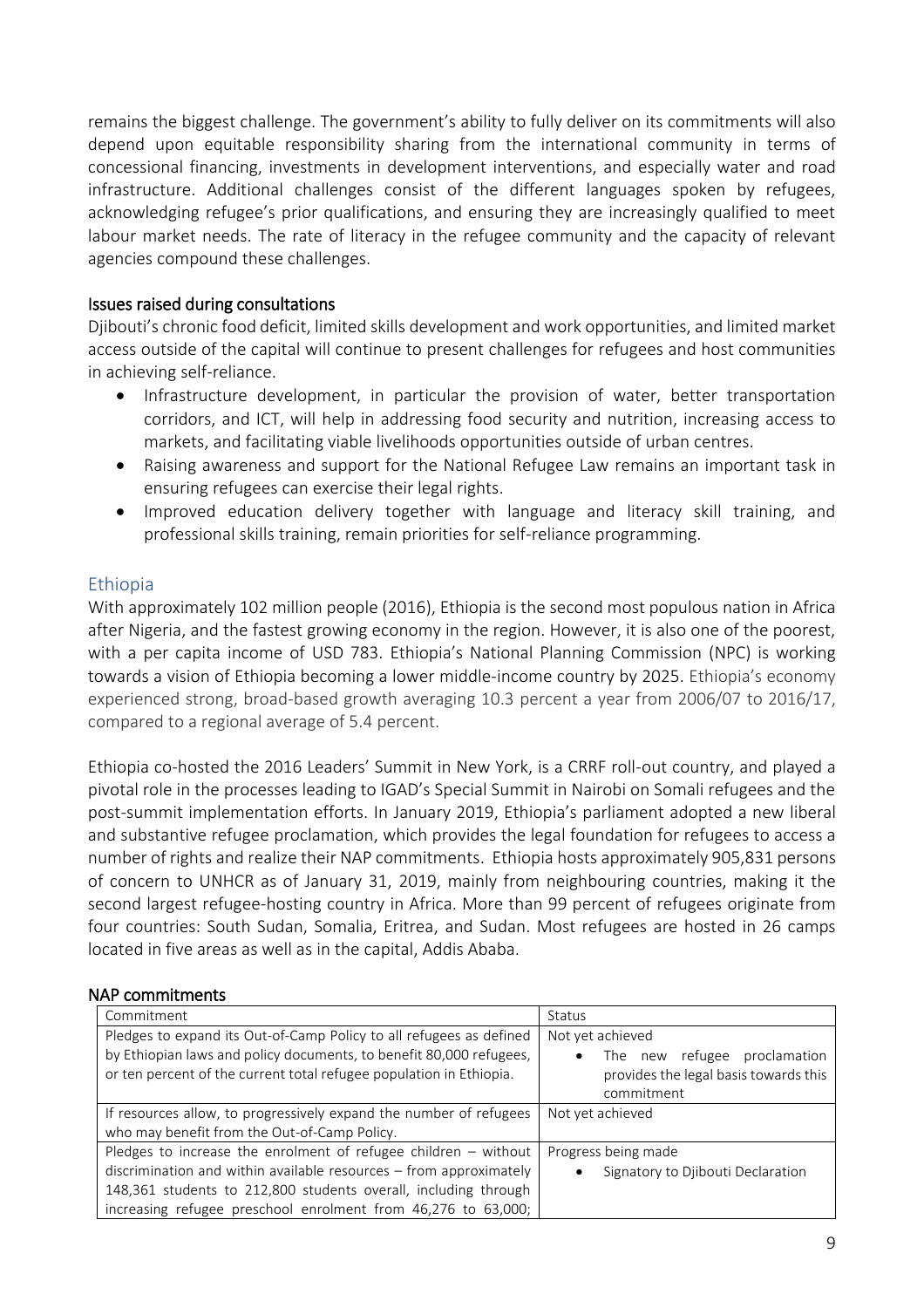| increasing refugee primary school enrolment from 96,700 to<br>137,000; increasing refugee secondary school enrolment from 3,785<br>to 10,300; and increasing refugee enrolment in higher education<br>from 1,600 to 2,500.                                                                                                                                                                                                                                                                                   |                                                                                                                                                                                                                      |
|--------------------------------------------------------------------------------------------------------------------------------------------------------------------------------------------------------------------------------------------------------------------------------------------------------------------------------------------------------------------------------------------------------------------------------------------------------------------------------------------------------------|----------------------------------------------------------------------------------------------------------------------------------------------------------------------------------------------------------------------|
| Pledges to provide work permits to refugees and to those with<br>permanent residence ID within the bounds of domestic laws and to<br>provide work permits to refugee graduates in the areas permitted for<br>foreign workers by giving priority to qualified refugees.<br>Pledges additionally to make available 10,000 hectares of irrigable<br>land within the bounds of the national laws of Ethiopia to allow<br>20,000 refugee and host community households (100,000 people) to                        | Progress being made<br>The new refugee proclamation<br>provides the legal basis towards this<br>commitment<br>Not yet achieved<br>The new refugee proclamation<br>$\bullet$<br>provides the legal basis towards this |
| engage in crop production by facilitating irrigation schemes, subject<br>to the availability of external financial assistance.                                                                                                                                                                                                                                                                                                                                                                               | commitment                                                                                                                                                                                                           |
| Pledges to allow for local integration for protracted refugees who<br>have lived in Ethiopia for 20 years or more, to benefit at least 13,000<br>refugees who have been living in camps already identified by the<br>Administration of Refugees and Returnees Affairs (ARRA).                                                                                                                                                                                                                                | Not yet achieved<br>The new refugee proclamation<br>provides the legal basis towards this<br>commitment                                                                                                              |
| Pledges to work with international partners to potentially build<br>industrial parks that could employ up to 100,000 individuals, with 30<br>percent of the jobs to be reserved for refugees.                                                                                                                                                                                                                                                                                                                | Progress being made<br>New refugee proclamation provides<br>legal basis for employment<br>Sites for parks are being considered                                                                                       |
| Pledges to strengthen, expand, and enhance basic and essential<br>social services for refugees, including health, immunization,<br>reproductive health, HIV and other medical services, within the<br>bounds of national law; provide facilities for refugees to open bank<br>accounts, obtain driving licenses, and access all other benefits to<br>which any foreigner with a legal permanent residence permit is<br>entitled; and provide birth certificates to children of refugees born in<br>Ethiopia. | Not yet achieved                                                                                                                                                                                                     |

#### Implementation arrangements

Initial work in 2017 to implement the NAP commitments was delayed until January 2019, when the new refugee proclamation was adopted. The proclamation provides the legal basis for refugees to obtain work permits, access primary education, obtain drivers' licenses, legally register life events such as births and marriages, and opens up access to national financial services, such as banking.

The Government has established a CRRF governance structure for the CRRF, which includes a Steering Committee (SC) comprised of Line Ministries, federal agencies, development actors, UN organizations, NGOs, and the donors based in Ethiopia in order to drive the practical implementation of the pledges. Additionally, the Ethiopia CRRF National Coordination Office (NCO) was established by the Government in January 2018 to ensure the pledges are implemented through a multistakeholder approach. The NCO serves as the Secretariat of the SC, and as the overall coordination hub for the development, roll out, and monitoring of the pledges.

In general, the government's ability to strengthen the protection space for refugees is largely contingent upon equitable responsibility sharing from the international community in terms of concessional financing, investments in development interventions and especially irrigation, and on foreign investment to build industrial parks. Concurrently, regionalism and ethnic tensions may complicate the implementation of the NAP commitments. Finally, regional and local dynamics must receive adequate attention to address institutional capacity issues and diverse local cultures and refugee populations.

#### Issues raised during consultations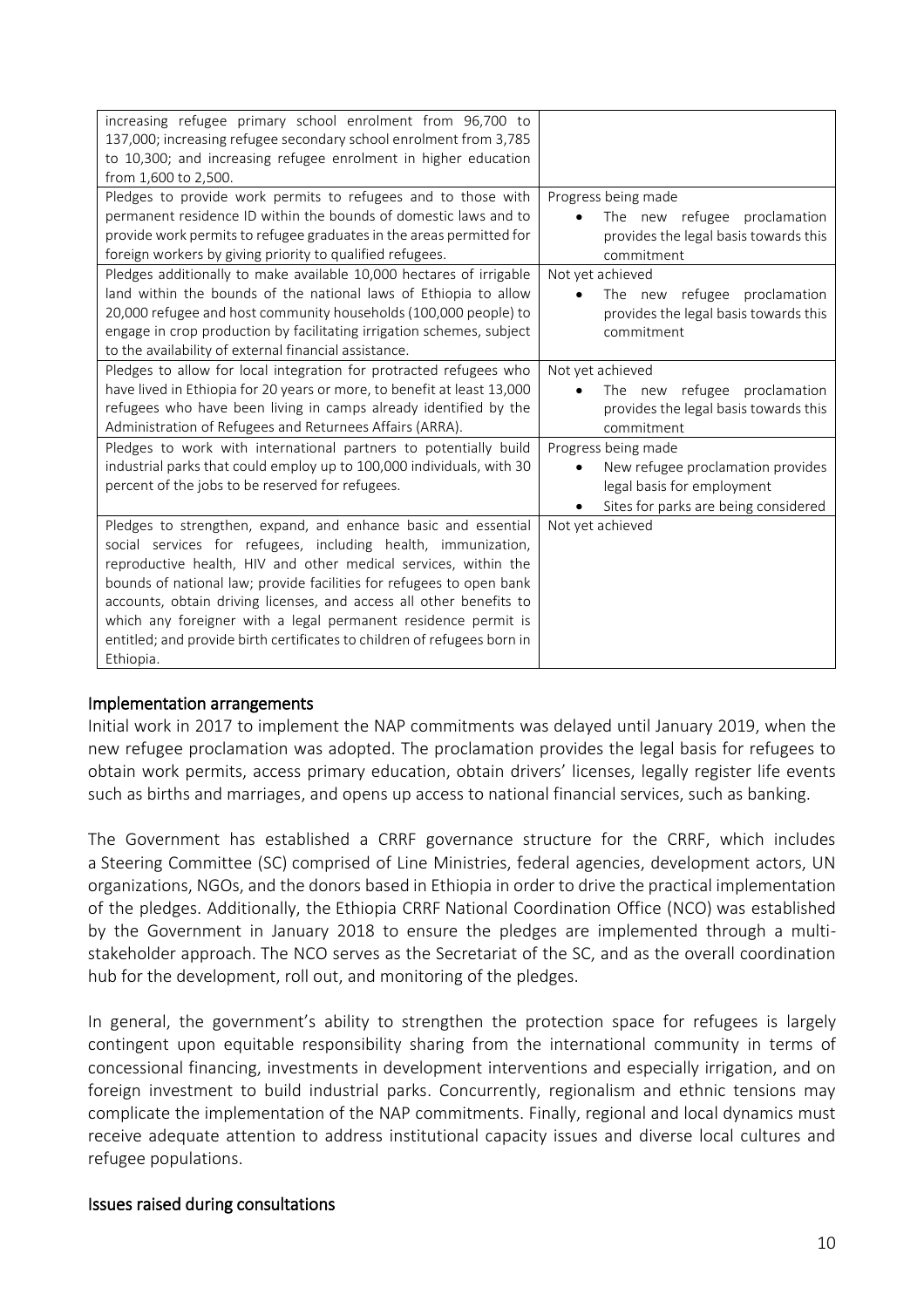- Successful implementation of NAP commitments is contingent upon effective joint planning at national and sub-national levels including analyses and frameworks to guide action and coordination.
- It is essential to strengthen local recognition of economic inclusion and foster ownership and engagement to reinforce cooperation with the Government on community-based interventions, and to increase host community involvement and social cohesion.
- Information systems should be better coordinated and improved overall, including standardised monitoring and evaluation frameworks across donors and partners and to share lessons learned.
- Data collection and analysis should be strengthened; regular and reliable statistics are not available or are incomplete, and many opportunities exist to enhance the management of statistical information.
- Private sector organizations and foundations should be involved in the practical operational application of NAP commitments and also in the provision of educational and training programmes linked to livelihood opportunities.
- To meet the demands of private sector employers, local language training and skills training for refugees are needed, as are health-care, family relocation, and childcare services, which limit refugee's economic inclusion.
- Regulations and directives (secondary legislation) to implement the proclamation need to be prepared.

## <span id="page-10-0"></span>Kenya

Over the last decade Kenya has made sustained gains in economic growth, social development, and political organization due to a series of political, structural, and economic reforms. The Government's development agenda, known as the "Big 4," is currently focused on manufacturing, universal healthcare, affordable housing, and food security. Its key development challenges include poverty, inequality, climate change, and economic vulnerability to internal and external shocks.<sup>10</sup> The business environment in Kenya is generally regarded as positive, and it is ranked as 61<sup>st</sup> among 190 countries in the ease of doing business, up from number 80 in 2017.<sup>11</sup> Despite the positive business climate in Kenya, 90 percent of the economy is informal, which means that livelihoods interventions for refugees could be effectively adapted to this sector by incorporating self-employment and business registration interventions.

Kenya has made commitments to be a CRRF roll out country and a new refugee bill is expected in 2019, after the Speaker of the House reinitiated interest in the bill in the second quarter of 2018. There are 475,412 persons of concern to UNHCR in Kenya as of January 31, 2019. As a result of spontaneous returns, ongoing repatriation of Somali refugees, and the 2016 verification exercises conducted in the camps, Kenya's refugee caseload has decreased significantly from 593,881 in 2015. Refugees are hosted mainly in Dadaab (44 percent) in the east, and Kakuma and Kalobeyei (40 percent) in the west, and in urban areas (16 percent), half of whom are in Nairobi. As of June 2018, the majority of refugees in Kenya are from Somalia (255,000) and South Sudan (114,500).

#### NAP commitments

 $\overline{a}$ 

| $. \cap F$<br>nm<br>ייכווג<br>.<br>$\check{ }$ | -<br>otatus |
|------------------------------------------------|-------------|
|                                                |             |

<sup>10</sup> [http://www.worldbank.org/en/country/kenya/overview.](http://www.worldbank.org/en/country/kenya/overview) Accessed March 7, 2019.

<sup>11</sup> [https://tradingeconomics.com/kenya/ease-of-doing-business.](https://tradingeconomics.com/kenya/ease-of-doing-business) Accessed December 3, 2018.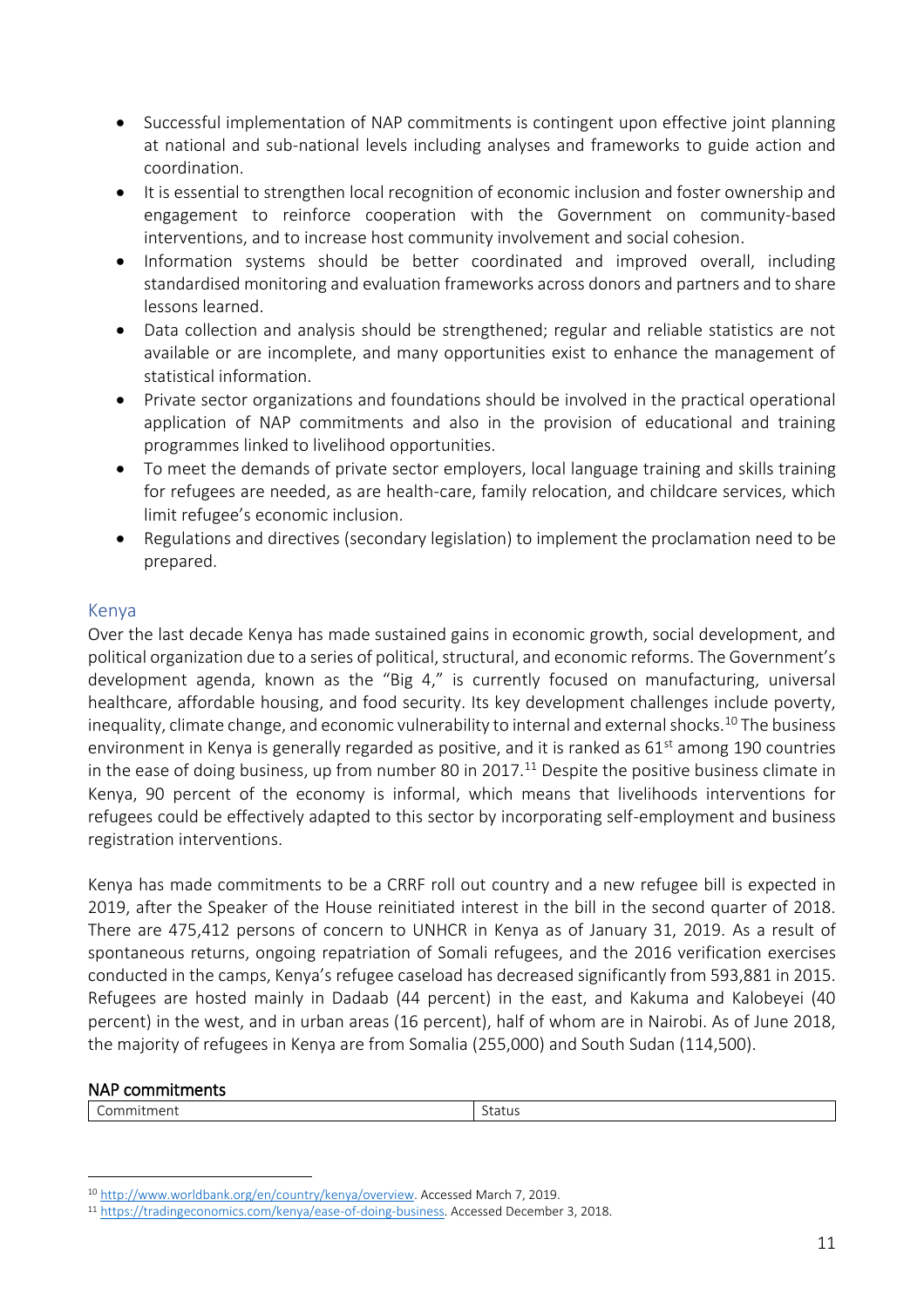| Undertake self-reliance and inclusion measures including      | Progress being made                                     |
|---------------------------------------------------------------|---------------------------------------------------------|
| providing economic opportunities in accordance with the       | Measures taken at Kalobeyei<br>$\bullet$                |
| laws of the country.                                          | Increasing issuance of work permits reported            |
| Facilitate legal status for those refugees with legitimate    | Not yet achieved                                        |
| claims to citizenship and/or residency in Kenya through       |                                                         |
| marriage or parentage as per the laws of Kenya.               |                                                         |
| Continue to implement the "Guidelines on Admission of         | Not yet achieved                                        |
| Non-Citizens to Institutions of Basic Education and Training  |                                                         |
| in Kenya," which will facilitate enrolment of refugees and    |                                                         |
| other non-citizens in Kenyan schools.                         |                                                         |
| Pledges to continue with allocating financial resources       | Not yet achieved                                        |
| towards the development infrastructure and social             |                                                         |
| amenities to expand access to economic opportunities and      |                                                         |
| social services in refugee hosting areas.                     |                                                         |
| Facilitate and expand business infrastructure<br>and          | Progress being made                                     |
| opportunities for refugee populations in order for them to    | Work permit service centre in Kakuma                    |
| pursue sustainable livelihood opportunities in trade          | Business permits service centres in Kakuma<br>$\bullet$ |
| occupations.                                                  | and Daadab                                              |
| Pledges to continue providing access to health services and   | Not yet achieved                                        |
| facilities to refugee populations in the country.             |                                                         |
| Pledges to continue extending access to the education         | Progress being made                                     |
| system, schools, and training institutions at all levels from | Signatory to Djibouti Declaration                       |
| basic level to tertiary levels for refugees.                  |                                                         |

### Implementation arrangements

The national Government established the Refugee Affairs Secretariat (RAS) in 2017 to manage refugee affairs in Kenya. Kenya's efforts to realize their NAP commitments would benefit from a steering committee to advance refugee-related interests, and passing the new refugee bill. County authorities acknowledge the benefits that hosting refugees have on their development agendas, and have taken steps to promote refugee livelihoods. For example, the Draft Turkana and Garissa County Integrated Development Plans include provisions for refugees.

## Issues raised during consultations

 $\overline{a}$ 

- Opportunity to build on the approaches to Kakuma and Kalobeyei throughout the country should be seized upon, as encampment policies inhibit the economic contribution refugees make to host communities, create burdensome competition for limited resources in refugeehosting areas, and infringe on the basic rights of refugees that Kenya has committed to uphold.<sup>12</sup>
- Opportunities to access wage and self-employment are increasing, yet a variety of informal practices and attitudes continues to limit refugees' self-reliance potential, and should be curtailed.
- Ongoing challenges that refugees face in securing identity documentation and access to financial services severely limit livelihoods opportunities.
- Efforts to better integrate host and refugee services, build community understanding, and combat xenophobia should be strengthened especially concerning the depletion of firewood and building materials together with grazing competition in the immediate vicinity of the camps.

<sup>12</sup> NRC. "Putting Protection at the Heart of the New Global Compact: Refugee Perspectives from Ethiopia, Kenya and Djibouti." NRC, Norwegian Ministry of Foreign Affairs, 2017.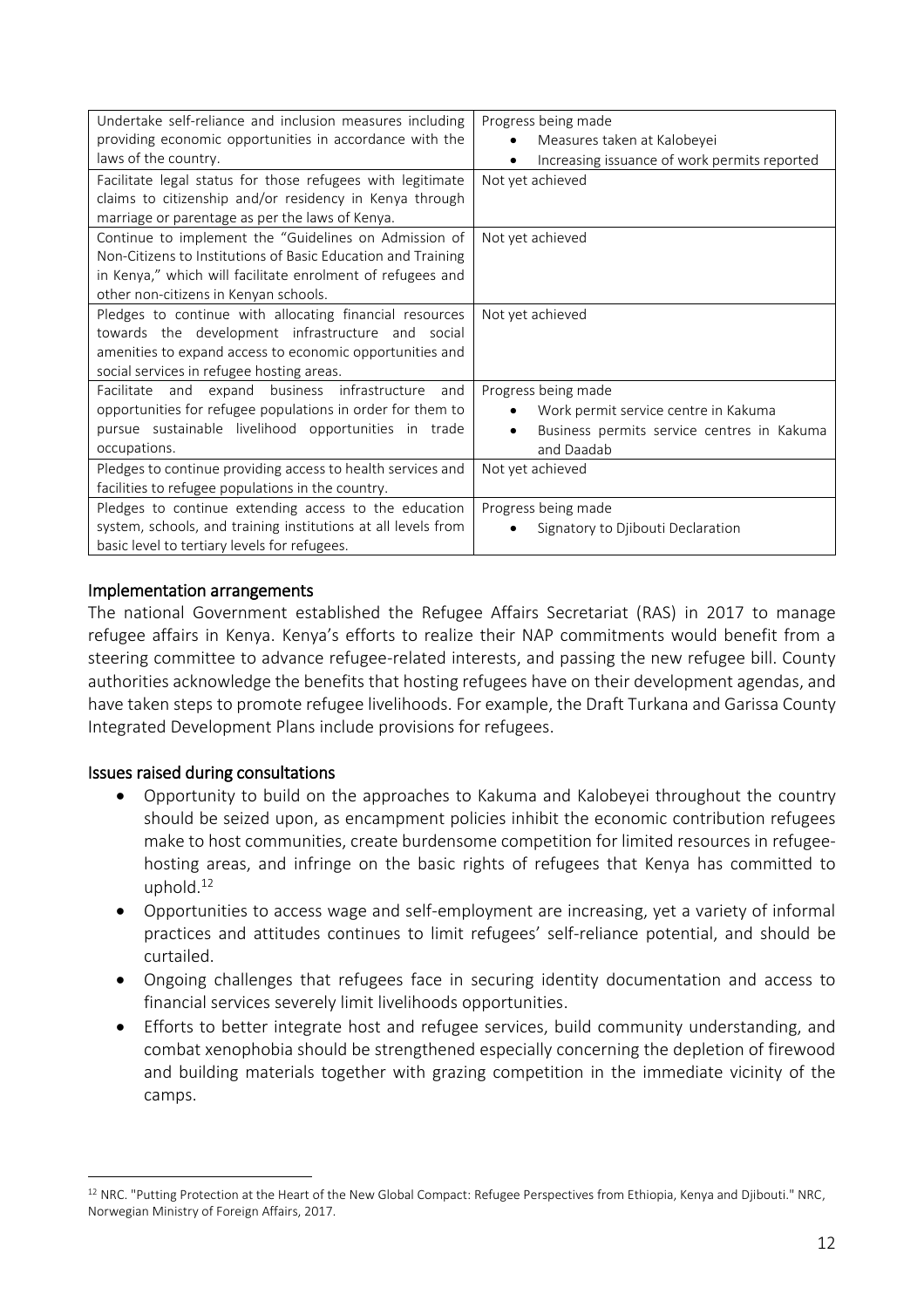## <span id="page-12-0"></span>Somalia

Large displacement movements following the 2017 drought, in combination with refugee returns have accelerated rapid urbanisation and exacerbate Somalia's dramatic demographic shift from a rural to a predominantly urbanized country. IDPs and vulnerable refugee returnees tend to join existing, congested settlements or establish temporary sites in urban and peri-urban areas with precarious security for housing and land tenure. In addition, large population movements put additional pressure on already scarce resources and limited services in urban areas. Rapidly growing cities such as Mogadishu, Baidoa, and Kismayo, which host the vast majority of IDPs and returnees, face enormous challenges in delivering basic services, creating urban livelihood opportunities, securing housing, land, and property rights, and providing protection and access to justice for displacement-affected populations.

Most (protracted) IDPs prefer to locally integrate and do not intend to return to their places of origin. Displacement, therefore, largely remains an urban challenge with forced evictions due to lack of tenure security, exclusion, limited livelihoods opportunities, and access to services as main hindrances to achieving durable solutions. To address protracted and large-scale displacement in this context of rapid urbanization, collective efforts from humanitarian, development, state and peacebuilding partners, together with strong government leadership at all levels and across all sectors, is required.

### NAP commitments

| Commitment                                                                                                                                                                                                                                                                                               | Status                                                                                                                                                                                                                                                                                                                                                                                                                                                                                                                                                                                                                |
|----------------------------------------------------------------------------------------------------------------------------------------------------------------------------------------------------------------------------------------------------------------------------------------------------------|-----------------------------------------------------------------------------------------------------------------------------------------------------------------------------------------------------------------------------------------------------------------------------------------------------------------------------------------------------------------------------------------------------------------------------------------------------------------------------------------------------------------------------------------------------------------------------------------------------------------------|
| Develop new policies and legislation on internally<br>displaced people, returnees, refugees, trafficking and<br>smuggling and support investment in equipment and<br>infrastructure to support the management of mixed<br>migration.                                                                     | Progress being made<br>The 2017-2019 National Development Plan<br>$\bullet$<br>Resilience and Recovery Framework<br>$\bullet$<br>National Youth Employment Strategy<br>$\bullet$<br>Migration, Displacement and Durable Solutions<br>$\bullet$<br>Sub-Working Group<br>Pillar on Social and Human Development<br>Pillar on Economic Growth<br>Durable Solutions Initiative<br>٠<br>Comprehensive Approach to Security<br>$\bullet$<br>National Policy for Refugees-Returnees & IDPs<br>$\bullet$<br>2009 African Union Convention<br>on the<br>Protection and Assistance of Internally Displaced<br>Persons in Africa |
| Facilitate and coordinate the reintegration process of<br>returnees, refugees and IDPs with host communities on a<br>federal, regional and local level and support the provision<br>of basic services and the creation of sustainable livelihood<br>opportunities for displacement affected communities. | Progress being made<br>Tripartite Agreement between the Government<br>of the Republic of Kenya, Government of the<br>Federal Republic of Somalia, and the United<br>Nations High Commissioner for Refugees<br>Kenya-Somalia refugees and peacebuilding cross<br>$\bullet$<br>border pilot project for voluntary return, co-<br>existence, and sustainable reintegration                                                                                                                                                                                                                                               |
| Ensure that returnees and IDPs are provided civil<br>documentation and waive applicable fees for a period of<br>two years.                                                                                                                                                                               | Not yet achieved                                                                                                                                                                                                                                                                                                                                                                                                                                                                                                                                                                                                      |
| Convene a national forum on Somali refugees and IDPs in<br>order to build a national consensus on what needs to be<br>done in order to create conducive conditions for<br>sustainable solutions and reintegration.                                                                                       | Achieved                                                                                                                                                                                                                                                                                                                                                                                                                                                                                                                                                                                                              |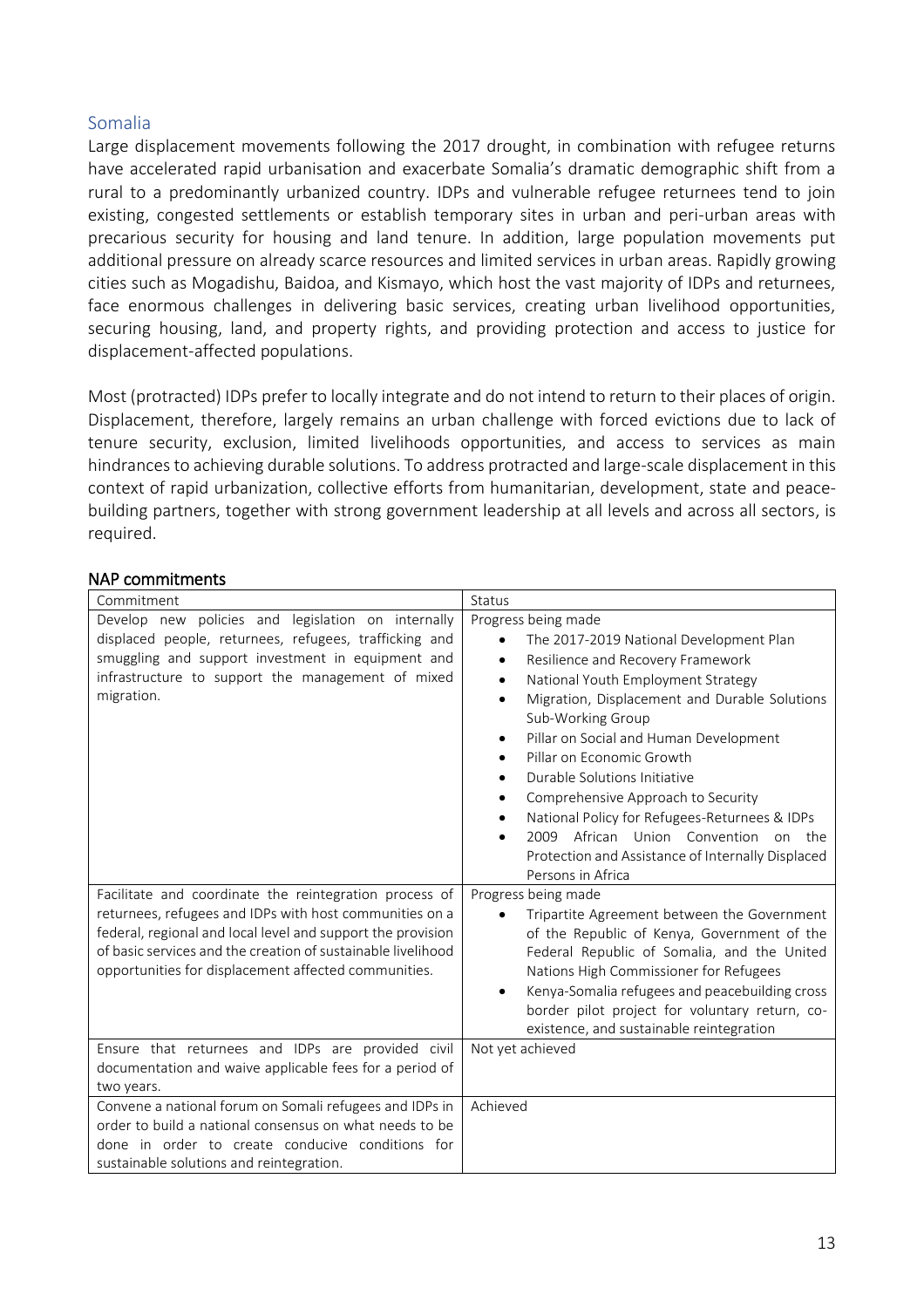| Ensure that Yemeni refugees in Somalia are accorded the   Achieved |  |
|--------------------------------------------------------------------|--|
| full range of socio-economic rights in order for them to           |  |
| achieve self-reliance.                                             |  |

### Implementation arrangements

Somalia is enjoying greater political stability and international support; however, the country continues to be fragile, and security and stability remain the top priorities. The government's capacity to lead the CRRF process is limited, and coordination between the national government and federal member states is strained due to ongoing constitutional processes concerned with power sharing and resource allocation. In addition to the need to address stability and security, together with capacity and coordination issues, financing remains a key challenge to improve livelihoods and selfreliance in Somalia.

### Issues raised during consultations

- Livelihoods interventions need to be integrated into a comprehensive approach to durable solutions and self-reliance that includes issues such as enhancing basic services, providing security of tenure and housing, improving security and protection, enabling mobility and freedom of movement, integrating settlements into the existing urban landscape, enhancing social cohesion among all members of the community (IDPs, refugee returnees, and hosts) and addressing structural exclusion and marginalization to improve displaced populations' access to services, opportunities, and justice, and enable participation in public affairs.
- Improved data would strengthen livelihoods interventions. Most of the available data are not disaggregated per demographic groups, and surveys of IDPs often do not look at the status of the general population besides the host nationals that live in the immediate proximity of IDPs settlements.<sup>13</sup> Additionally, limited tracking of returnees limits the understanding of livelihoods outcomes.
- Land tenure security is crucial to address, given the destructive nature of increased insecurity, related urbanization push factors, and the importance of land to address food security and nutritional needs.
- Inclusive urban development should promote economic inclusion of displaced populations in urban centres and their peripheries, and especially in relation to women and youth where the unemployment rate is 67 and 74 percent respectively.

## <span id="page-13-0"></span>South Sudan

 $\overline{a}$ 

The Republic of South Sudan faces major challenges and risks, including conflict, a weak economy, extremely poor basic services, and fragile infrastructure. The Revitalized Agreement on the Resolution of the Conflict in South Sudan (R-ARCISS), signed by the government and key opposition groups on September 12, 2018 provides an opportunity for cautious optimism around building durable peace in the country. However, there is little current capacity to support livelihoods activities, which, outside of oil production (exports of which account for 60 percent of GDP) are centred around low productive, unpaid agriculture and livestock work.

South Sudan maintains an open-door policy for refugees. As of January 31, 2019, there were 295,005 persons of concern to UNHCR in the country, hailing mainly from Sudan, and also DRC, Ethiopia, CAR and others. Additionally, roughly 2 million IDPs have been forced to flee their homes, including nearly 200,000 in Protection of Civilian sites. The country has immense development needs and a majority

<sup>13</sup> DRC, NRC, and ReDSS. "Somalia March 2017 Local Integration Focus: Bay Region Durable Solutions Framework." DRC, NRC, ReDSS, 2017.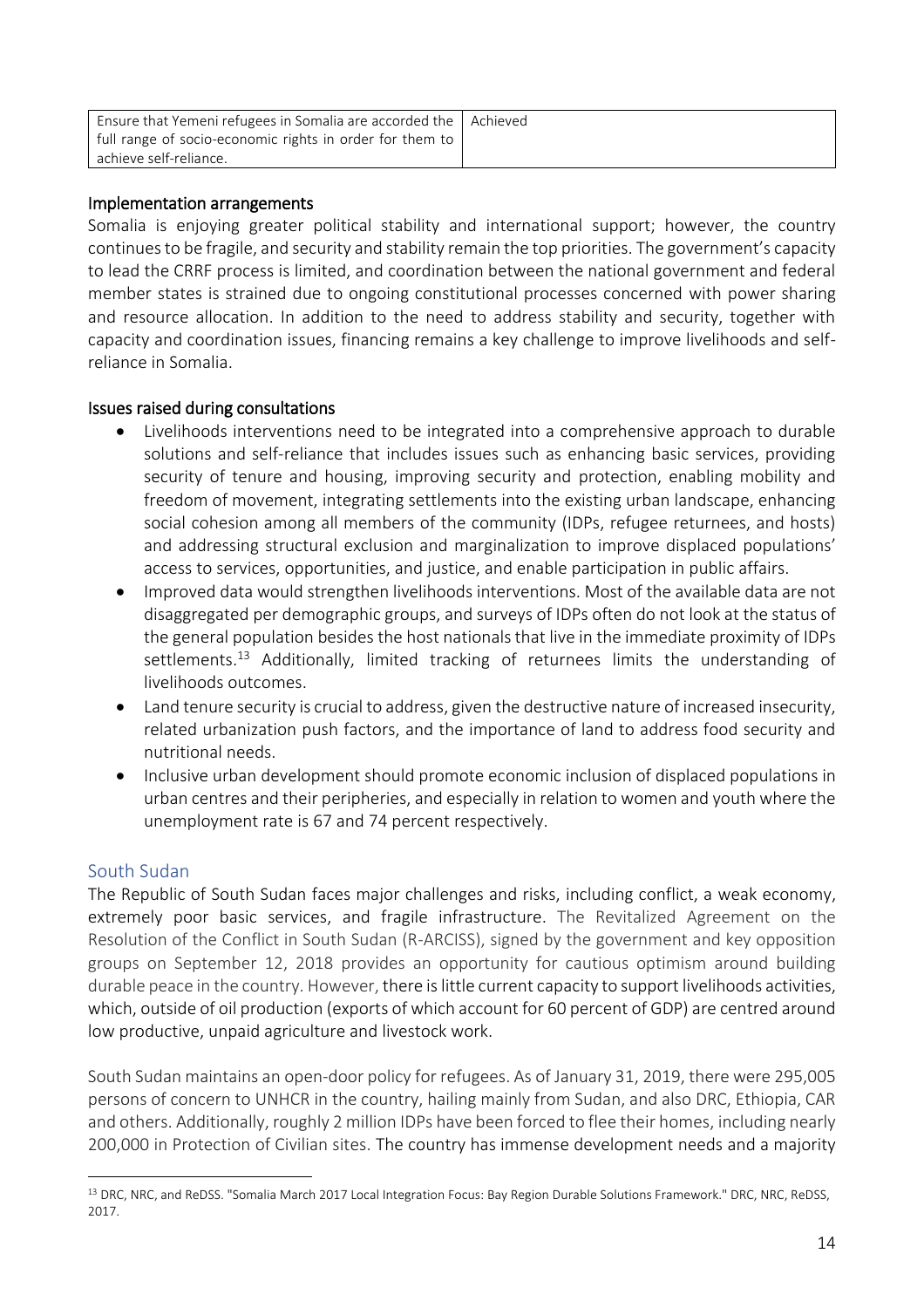of refugees are currently hosted in remote, underdeveloped areas. With an ever-widening gap between funding and needs, the precarious socio-economic situation of refugee-hosting communities, which must share scarce resources, has a direct negative impact on the capacity of refugees to make progress towards self-reliance. Thus, despite a progressive legal framework that provides several rights to refugees, the lack of resources and economic opportunities, together with security concerns, results in refugees in South Sudan facing serious constraints in pursuing sustainable livelihoods and ultimately self-reliance.

One of these constraints is inter-communal conflict that has fed into localised insecurity in refugee hosting areas, which include lingering tensions between encamped refugees and host communities. The insecurity has negatively impacted refugees' access to key natural resources such as land for cultivation, as well as access to markets to undertake economic activities, which not only contributes to self-reliance but also local economic development. Security concerns and the need to ensure rule of law and access to justice affects not only refugees and hosts, but also private sector actors that would otherwise invest in the country.

## Issues raised during consultations

- Refugees would benefit from the issuance of identity cards and proper documentation to enable them legal access to basic rights, employment, and business opportunities.
- Supporting self-reliance will also include introducing alternative energy sources to diminish reliance on firewood, and promoting livelihoods for refugees and host communities by moving from relief assistance towards resilience building and development interventions.
- Providing access to financial services and especially microloans is important, as is exploring opportunities for agricultural activities at a household level, together with the introduction of technologies to engage in inclusive agricultural value chain investment.
- Inclusive interventions are of paramount importance, due to tensions between host communities and refugees.

# <span id="page-14-0"></span>Sudan

The Republic of Sudan is burdened by two decades of economic sanctions and hardship, epitomised by high levels of unemployment, insufficient social amenities, and heightened poverty levels coupled with recent high-level inflation that constantly increases the cost of living. The secession of South Sudan in 2011 induced multiple economic shocks. The most important and immediate was the loss of the oil revenue that accounted for over half of Sudan's government revenue and 95 percent of its exports. This has left large challenges, as well as much reduced economic growth, and resulted in double-digit consumer price inflation, which, together with increased fuel prices, triggered violent protests in September 2013.

Sudan has hosted refugees from neighbouring countries for over fifty years and continues to provide asylum to refugees from Eritrea, Syria, Yemen, Chad, and other countries. UNHCR counts roughly 1,090,000 persons of concern (as of January 31, 2019), as well as approximately 2 million IDPs. The war that erupted in South Sudan in 2013 resulted in over 400,000 refugees fleeing to Sudan, many of them women and children in dire need of humanitarian assistance. While a large proportion of refugees continue to reside in camps throughout the country, and despite Sudan's policy of encampment, there has been a gradual but significant increase in the number of refugees moving to urban areas seeking reunification with family members and better economic opportunities. Refugees benefit from the government's extension of certain freedoms, including the freedom to work, and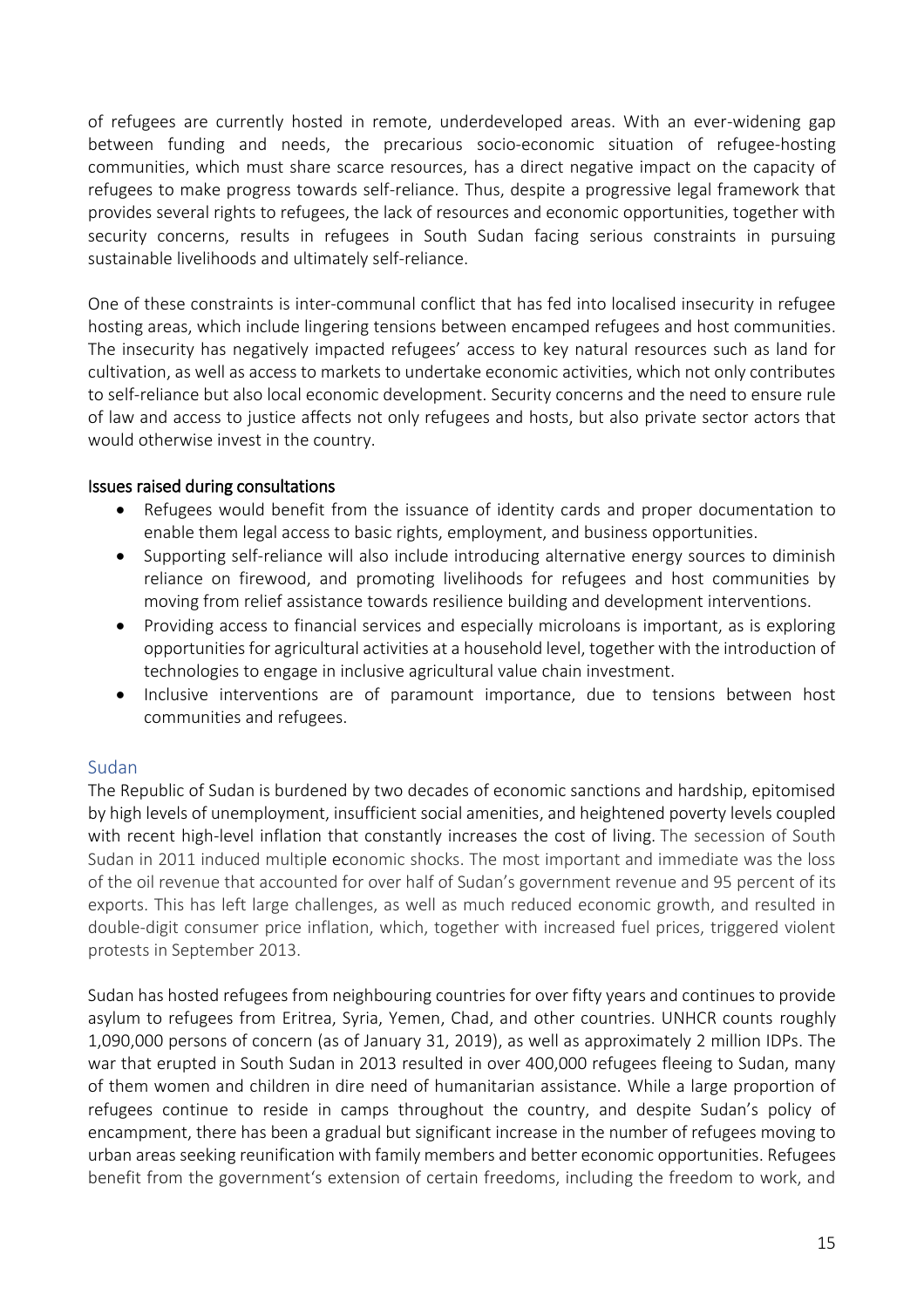from the generous support given by local host communities despite being under immense pressure to share already scarce resources.

## Implementation arrangements

The nation's ability to improve self-reliance prospects is hindered by political instability, a lack of financial resources, limited capacity, and priorities related to security and economic stability. Nonetheless, the government has taken a number of steps to promote self-reliance, including – importantly - plans to include refugees in the forthcoming National Development Plan. Nonetheless, a lack of development support hinders the promotion of self-reliance, and increased international support is much needed to enhance existing administrative infrastructures and social amenities in areas hosting South Sudanese refugees in the White Nile State and Darfur regions.

## Issues raised during consultations

- The level of economic development in Sudan is a key reason underlying host and refugee community challenges in gaining formal employment.
- Given weak economic development, it is important in the short and medium terms to invest in opportunities in the informal sector, including self-employment activities, together with enhanced protection activities oriented towards this sector.
- Investments in the agriculture and livestock sectors are essential to Sudan's economic diversification and could contribute to medium-term macroeconomic stability, while also improving refugee's livelihoods and self-reliance.
- Improving the enabling environment for refugee's economic inclusion would be highly beneficial, especially in terms of access to financial services, improving access to and security of land holdings, recalibrating restrictions on travel that currently feed into human trafficking, and liberalizing work permit policies on a pilot project basis for individual states and Khartoum.

# <span id="page-15-0"></span>Uganda

Following the end of the armed conflict in 1986, the National Resistance Movement (NRM) led by President Yoweri Museveni introduced a number of structural reforms and investments, most of which led to a sustained period of high growth and poverty reduction between 1987 and 2010. The public-sector reforms of the past two decades have resulted in the creation of a robust formal governance system and has helped improve public sector management and institutional quality. Policy and legal frameworks continue to improve, notably through the Public Financial Management Act (2015), although gaps in implementation, in procurement, and anti-corruption remain.

Uganda has long provided asylum to refugees, and has some of the most progressive refugee hosting laws in the world. The country practices a settlement approach to refugee management, where the majority of refugees live in rural settlements along with Ugandan nationals. Since July 2016, however, Uganda's refugee policies have been tested by a large influx of asylum seekers, tripling the refugee population to 1.2 million refugees. Uganda is now the largest refugee host in Africa, and third largest in the world. The influx of refugees has strained assistance-delivery capacities, strained host community relations, and has had a deleterious effect on NAP commitments, as much energy and funding was reoriented towards emergency response programming. A United Nations-backed Solidarity Summit held in June 2017 raised roughly USD 357 million, but much more is needed to effectively support refugees and the communities hosting them. Currently, maintaining asylum space and Uganda's settlement approach are the main priorities given the influx of refugees into the country.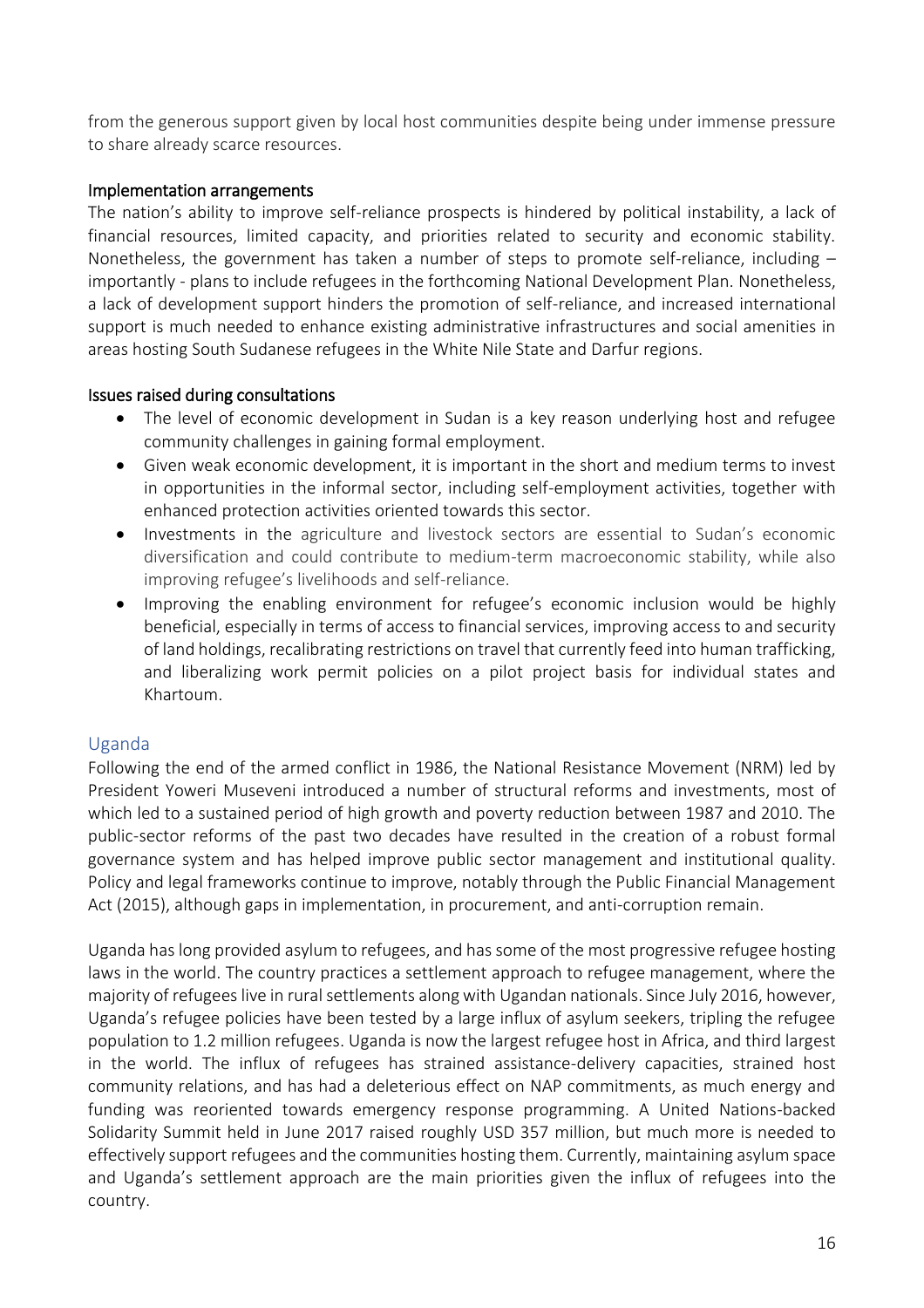### NAP commitments

| Commitment                                                         | Status                            |
|--------------------------------------------------------------------|-----------------------------------|
| Pledges to continue its settlement approach and keep the asylum    | Progress being made               |
| space open with a full range of socio-economic rights including    | CRRF roadmap (under review)       |
| providing access to education and legal employment for some        | <b>CRRF Response Plans</b>        |
| 120,000 newly arrived refugees in 2016.                            |                                   |
| Pledges to use the USD 50 million World Bank loan to sustain and   | Progress being made               |
| expand work on the Refugee and Host Population Empowerment         | ReHoPE supporting NDP II and<br>٠ |
| framework, which aims to improve income and productivity for       | Settlement Transformative Agenda  |
| host communities and refugees.                                     |                                   |
| Explore alternative legal status for refugees who have been long-  | Not yet achieved                  |
| term residents in Uganda.                                          |                                   |
| Host the upcoming refugee summit in 2017 as part of the activities | Achieved                          |
| towards implementation of the CRRF.                                |                                   |

### Implementation arrangements

The CRRF has created momentum for renewed, whole-of-Government ownership. The Government continues to assume pro-active leadership of the process and very good progress has been made in creating the enabling structures to support the commitments as well as rolling out key response sector plans. These are essential for ensuring sustainability of the model (Response Plans in Education and Health were adopted in September 2018 and January 2019 respectively, and Water & Environment and Jobs & Livelihood Plans are to be adopted in the 2<sup>nd</sup> or 3<sup>rd</sup> quarter of 2019). The CRRF in Uganda gave renewed and more prominent visibility to host communities, and by doing so, it helped to shift focus from settlement areas only, to areas that host them.

Nonetheless, various challenges remain for Uganda to realize its NAP commitments including the large influx of refugees into the country since July 2016. Additionally, there are challenges with coordination at national and district levels. The complexity of government structures, competing mandates, challenges with communication, questions of ensuring a sustainable funding model, and a lack of a clear delineation of responsibilities has caused some degree of confusion and delay.

#### Issues raised during consultations

- Constraints that refugees face include: the absence of clear guidance on work permits, lack of legal documentation, lack of awareness on legislation, language barriers, high unemployment in the country, and limited access to credit and formal sector employment.
- Community structures should be developed to address existing and potential conflicts over resources (especially agriculture-related resources) between refugees and host communities, but also within refugee or host communities per se, to ensure ongoing peaceful co-existence.
- Deeper engagement with the private sector is welcome. In line with the CRRF approach, private companies and businesses should continue to be engaged in the process.
- Explore how to leverage developments across various sector plans in Uganda and explore ways of regional harmonisation (skills certification, teachers' certification, trade barriers).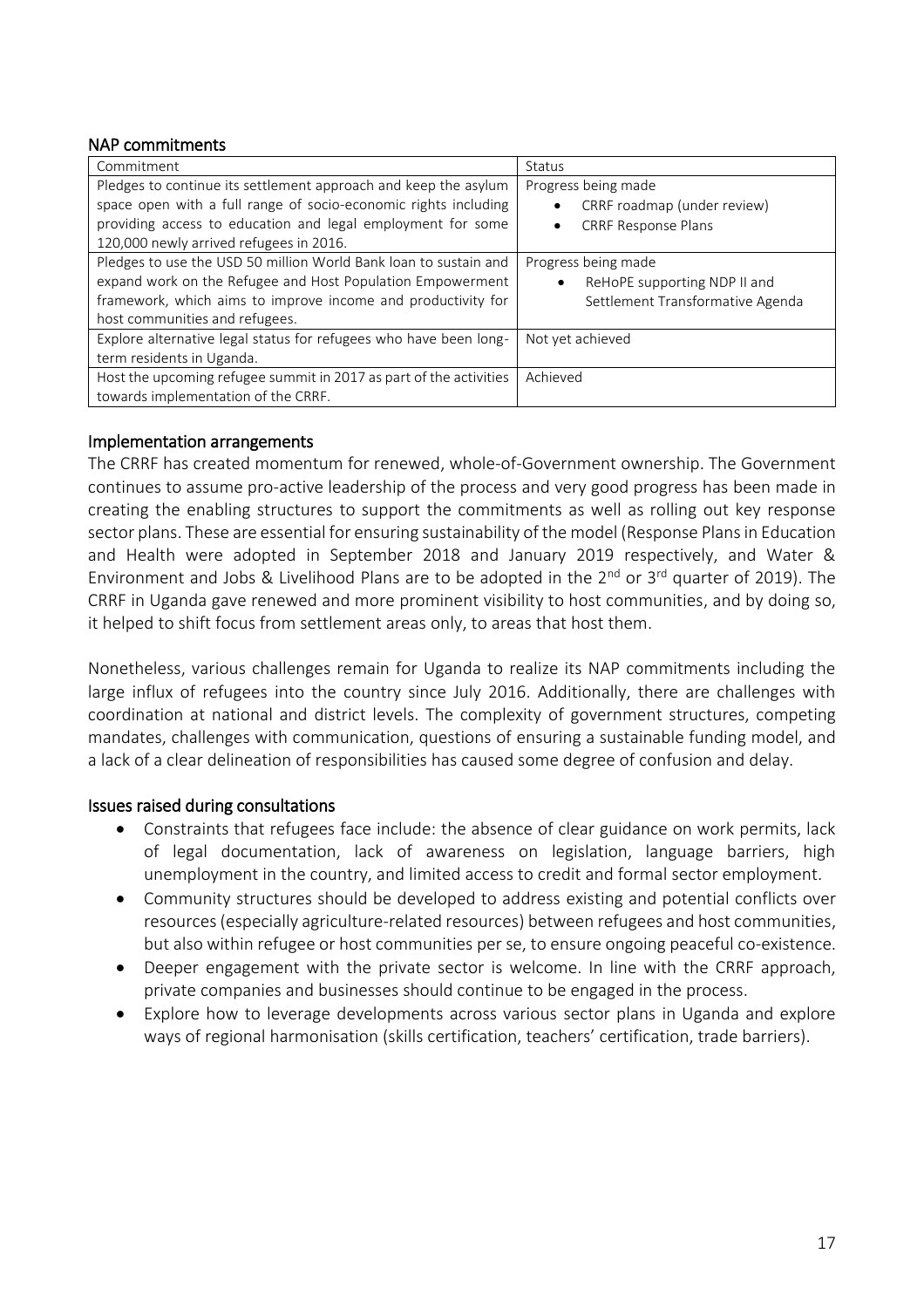# <span id="page-17-0"></span>PART III: Working Group Summaries

# <span id="page-17-1"></span>Working Group 1: Policy and legislative frameworks for livelihoods and self-reliance

## Core issues

The effectiveness of livelihood and development interventions depends on policies at both national and local levels. Where policies and programmes promote refugees' inclusion and self-reliance, the short-term costs can be compensated by refugees' longer-term economic and social contributions.<sup>14</sup> Refugees that have access to jobs and livelihood opportunities, can start-up businesses, and exercise freedom of movement, are far more likely to contribute to local communities and economies. Refugees will be less of a drain on social safety nets, will contribute to the vitality of markets, contribute to host nation economies, pay taxes, and improve stability. Access to economic opportunities will also mitigate against the potential for creating disaffected youth and adults. Finally, economic inclusion incubates economic recovery in countries of origin when refugees return home.

Economic inclusion is equally supported (or restricted) by wider rules, regulations, and services. Access to jobs and livelihoods requires regulations pertaining to the right to work, freedom of movement, access to financial services, access to legal recourse and justice, access to land, ownership, and access to social protection services, and also very practical things like the ability to drive vehicles. Additionally, access to public goods afforded by laws is mitigated by a range of institutions, formal and informal policies and processes, norms and standards, and informal rules. Further, access to a range of support services to enhance household livelihoods capitals improves economic inclusion. Such services include business facilitation, finance, training, education, and job placement.

#### Key rights and services

 $\overline{a}$ 

The ability to register a business is important to provide stability and security to entrepreneurial refugees. Additionally, registered businesses help to bring new goods and services to communities and contribute to tax revenues.

Access to financial services is key in developing household resilience through savings, particularly when accompanied by support to increase financial literacy. Access to credit is essential to business development. Current evidence suggests that special products adapted for refugees are not necessary, and that it is preferable to provide access to mainstream products. 15

Freedom of movement provides the ability to pursue business opportunities, can reduce the costs of goods and services, and reduce protection risks.

Access to land is also of importance in many areas to promote self-reliance and reduce the burden on governments, and development and humanitarian partners. Access to land is key to food security and promotes livelihoods opportunities. However, tensions between host and refugee communities often coalesce around land and natural resource use and therefore thorough, holistic, and participatory planning is essential to promote sustainable interventions.

<sup>14</sup> IRC, Centre for Global Development. "Refugee Compacts: Addressing the Crisis of Protracted Displacement. Final Report of the Forced Displacement and Development Study Group": IRC, 2017.

<sup>15</sup> Micol Pistelli & Philippe Guichandut, Getting It Right: Providing Financial Services to Refugees, October 2018. [http://findevgateway.org/blog/2018/oct/getting-it-right-providing-financial-services](http://findevgateway.org/blog/2018/oct/getting-it-right-providing-financial-services-refugees?fbclid=IwAR1_GH6yxUdMSS2WV8S1ypmLGzQknqAedyqIJNxkrtBl-qos3v_Z0GtDSVw)[refugees?fbclid=IwAR1\\_GH6yxUdMSS2WV8S1ypmLGzQknqAedyqIJNxkrtBl-qos3v\\_Z0GtDSVw](http://findevgateway.org/blog/2018/oct/getting-it-right-providing-financial-services-refugees?fbclid=IwAR1_GH6yxUdMSS2WV8S1ypmLGzQknqAedyqIJNxkrtBl-qos3v_Z0GtDSVw)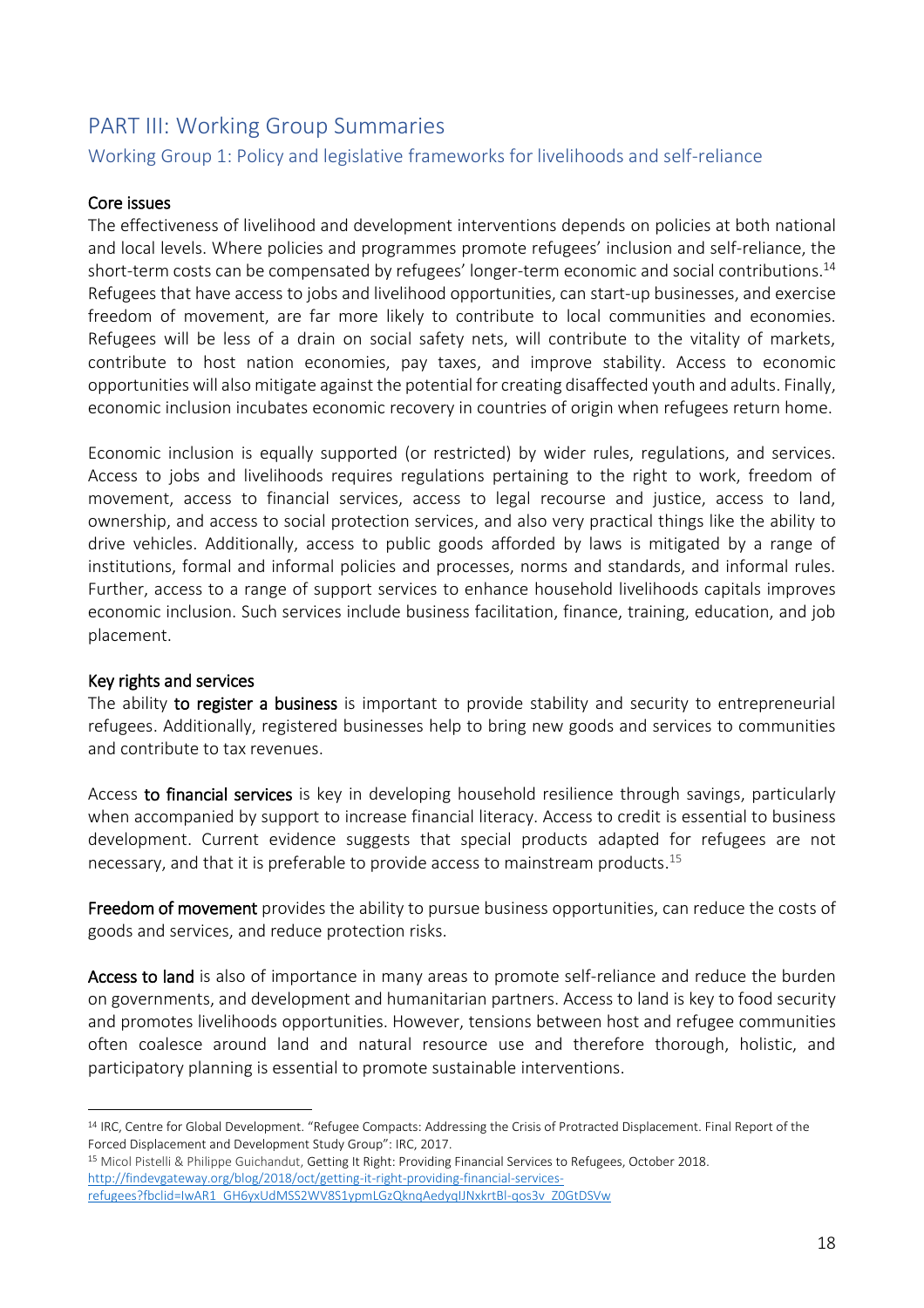Access to education and TVET is a key component of up-skilling refugees and must be undertaken in line with market demands.

Documentation, including identification, birth certificates, and permits, is a basic and primary concern to refugees. Refugees rely on documentation to claim their rights and to realize a range of protection outcomes.

Alongside these enablers, there are various services that both host communities and refugees can benefit from, including domestic supports, business facilitation, finance, training, job placement, and information communication and technology (ICT) services.

## Key Challenges

- Legislation on inclusion can be politically challenging, given concerns over increased competition for employment and resources, the over-burdening of social systems, and permanency of presence. However, there is increasing evidence demonstrating that these risks can be mitigated and that the presence of refugees can actually stimulate the local economy; generating opportunities for all.
- Refugee inclusion can result in increased protection issues, which may need increased attention from the host government and its partners.
- Capacity and resource constraints of key institutions.
- The provision of access to legal work is often performed through work permits, however, these come with a host of limiting factors such as elevated costs, lengthy procedures, centralized processing centres that are difficult to access, lack of information about the process, and fears associated with interacting with governmental authorities. In order to streamline access to legal work, work permits should be replaced by refugee documentation.
- Absence of clear evidence base including sectoral assessments to guide policy making.
- Implementation practices of key regulatory provisions can vary widely (e.g. ability to get movement/work permits).

## Options for action

- Promoting basic rights and adopting legislation in support of inclusion.
- Strengthening institutions to facilitate access to jobs and livelihoods.
- Raising awareness about refugees' right to work and other associated rights with authorities, institutions, and the private sector through information campaigns.
- Providing documentation through quick, efficient, and free processes.
- Opening up financial services to refugees, especially micro business loans.
- Fostering the inclusion of refugees in national education/TVET systems.
- Providing opportunities for business start-up or incubator services for host communities and refugees.
- Explore ways to align work permit processes with refugee documentation.
- Providing secure access to land.

## Discussion questions

 What are the opportunities for expanding refugees' access to jobs and livelihoods within IGAD Member States? What are the major constraints faced in doing this and how can they be addressed?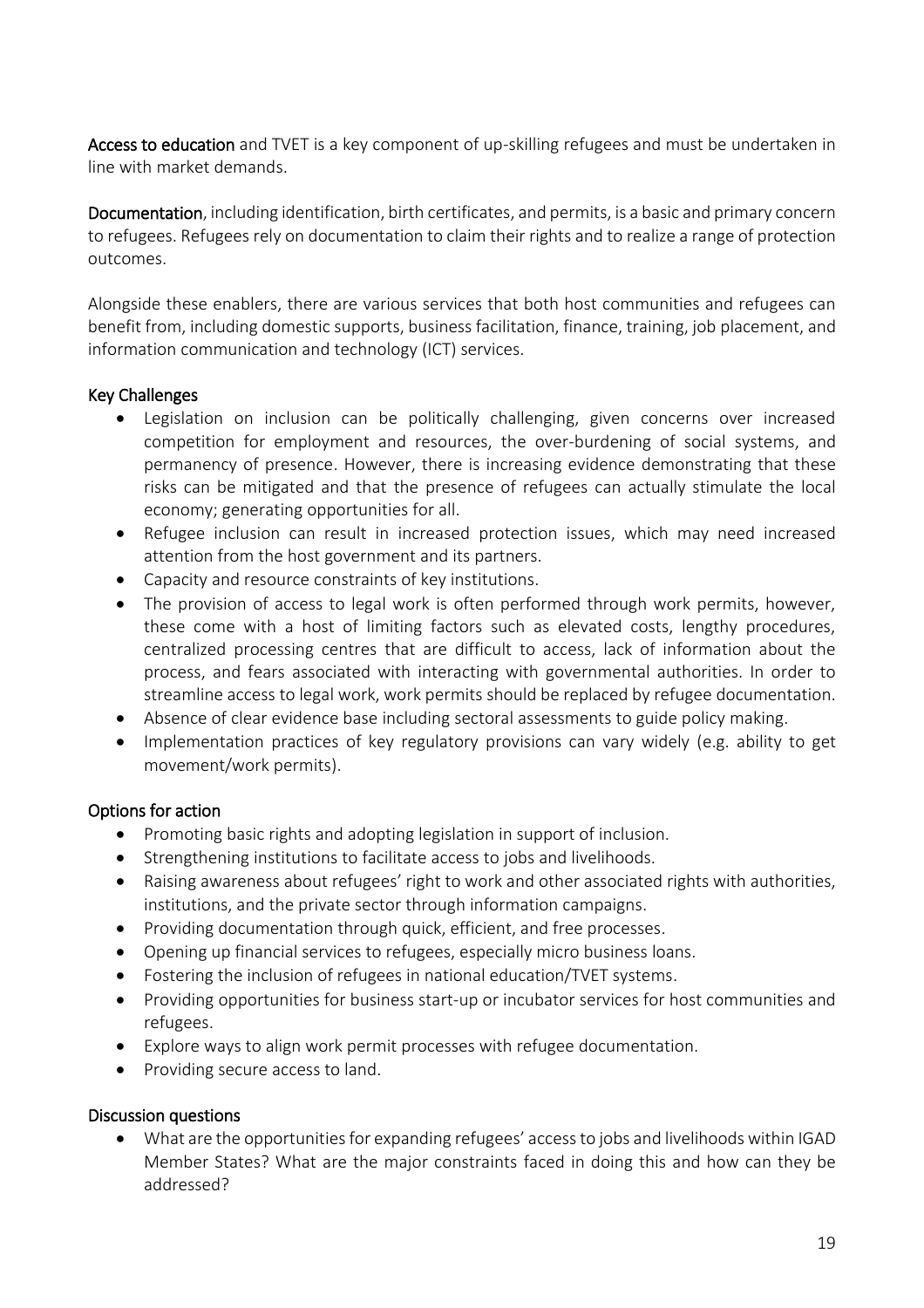- What measures are necessary to mitigate against possible negative reactions of host communities when refugee rights are expanded?
- How will expanding refugee's rights be perceived, and how can negative perceptions of host communities be mitigated?
- What is the current evidence of the impact of refugees on the local economy and security? How can this evidence be further built?
- What new commitment to policy and legislative change can be made to help improve the economic contribution that refugees can make in their host communities?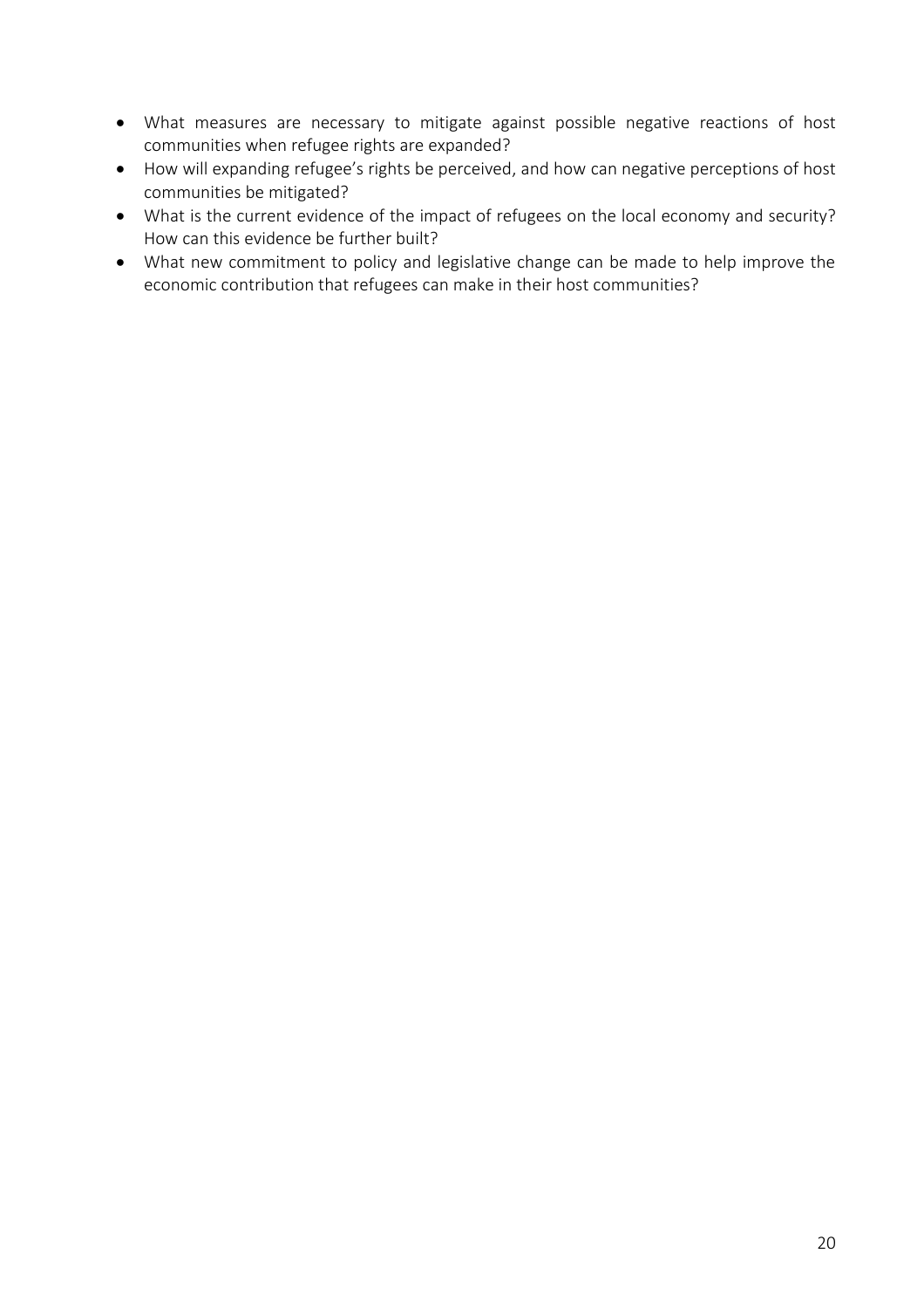# <span id="page-20-0"></span>Working Group 2: The role of private sector and civil society

### Core issues

There is a recognition that the private sector is a crucial element of development, but often, governments, humanitarian agencies, and NGOs are not quite sure of the best way to engage with it. It is important to unpack the "private sector" and determine what are the opportunities that can be generated in terms of:

- 1. Delivering goods and services at competitive market rates;
- 2. Creation of jobs and wage-employment, and benefiting from the skills that different populations can bring, and;
- 3. Promoting small scale business start-ups and growth of existing (refugee owned) enterprises.

There is a perception gap between what the private sector thinks of refugees and the reality. Common assumptions may be that refugees stay for a short time, receive handouts, and then return home. Additionally, private sector actors may be unfamiliar with refugee-specific legal frameworks. Given the gaps in perception and understanding, it may be necessary to strengthen communication and dialogue. The first step is to raise awareness and provide key information: based on evidence and demonstrating the potential of the market, as the study such as *Kakuma as a Marketplace* does. Minimizing risk and attracting investors can be accomplished in various ways such as through tax waivers, and catalytic funding through challenge grants. Once there is interest, additional granular data may be collected such as gender assessments, fragility assessments, environment assessments, social assessments, and sector-specific data. Other larger inputs may be required such as hard and soft infrastructure such as roads, access to energy, connectivity, and housing for employees in order to stimulate investment.

Engaging the private sector, however, may also mean altering the way current goods and services are provided. Currently, the delivery of goods and services by humanitarian agencies may limit the market available for private sector entities to work with, while distribution models may limit competition. Moving forward, it is important for humanitarian agencies to work more closely with the private sector in order to develop market-based delivery models that render goods and services effectively and efficiently. Additionally, civil society organizations that are often tasked with providing TVET services should also increasingly interact with the private sector to strengthen the demanddriven supply of skills development.

## Informal sector

Host governments, together with development partners, are taking significant steps towards facilitating economic inclusion in terms of formal wage-employment. However, due to a number of reasons including policy and legislative limitations, high unemployment, slow growth rates, a poor foreign investment climate, and economic instability, the number of people able to access employment in the formal economy remains limited. Additionally, where the informal sector dominates, businesses may be unwilling to engage in formal processes to hire refugees due to additional costs and scrutiny. As it is likely that this situation will endure through the medium term, it is important to develop appropriate protection mechanisms and alternative livelihoods possibilities.

Many refugees and host communities will find work in the informal sector, which can render them vulnerable to exploitation, abuse, hazardous workplaces, situations of forced labour, bonded labour, and child labour. It is important that protection mechanisms are in place to prevent abuse and exploitation, and address problems swiftly and effectively when they do occur. Additionally, self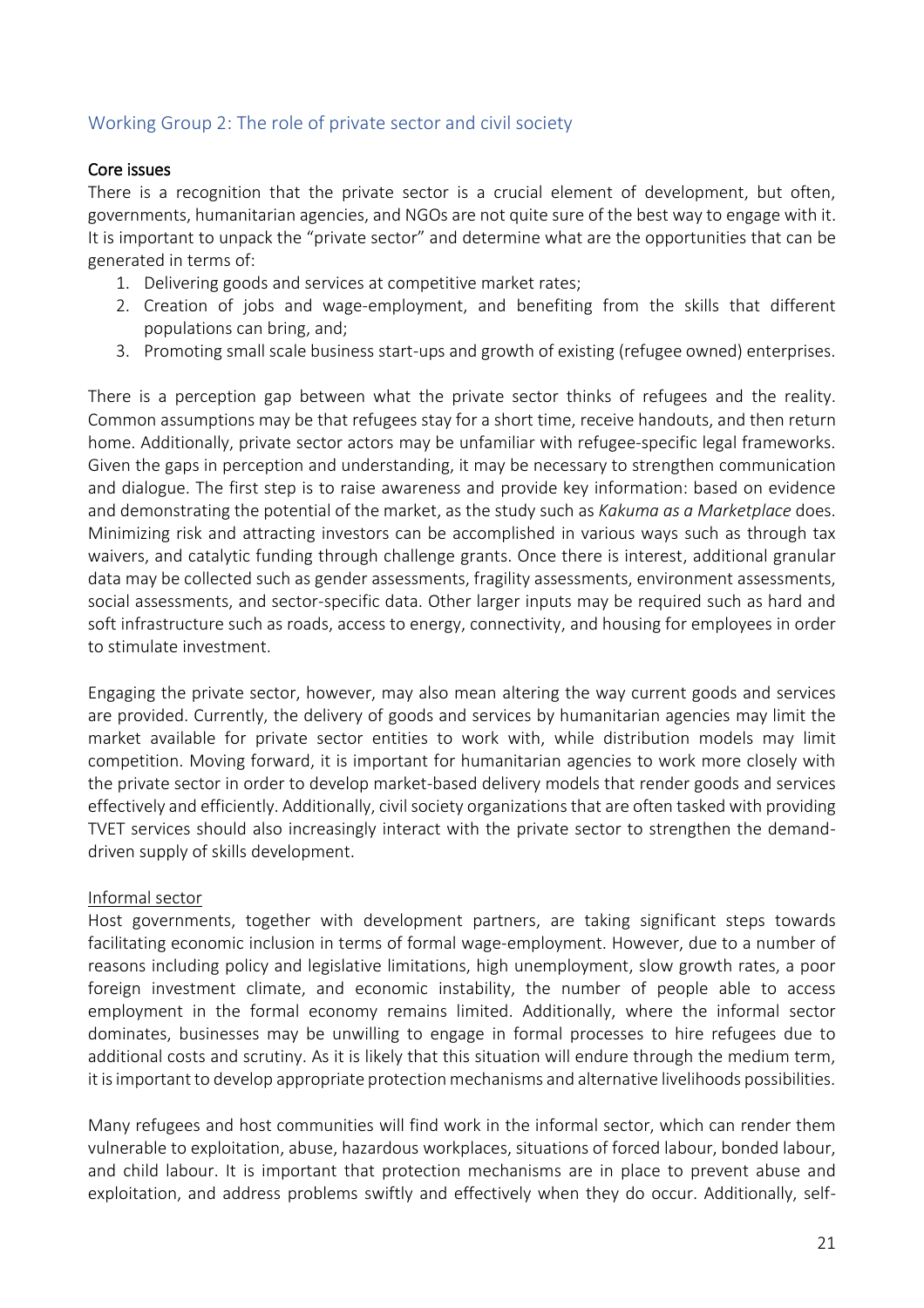employment provides some of the best possibilities for livelihoods in many markets, and should be supported with training and financing opportunities. Finally, global ICT networks and online work allow people to access markets across the globe. Opportunities in this sector should be increasingly explored due to the remunerative and protection benefits.

## Key challenges

- Lack of investment in key infrastructure and enabling environment, which results in an unconducive business environment that limits private sector engagement, and leaves economies disconnected and underdeveloped with limited prospects for growth.
- Perceived high investment risk for businesses, which can hinder investments in protracted displacement contexts.
- Lack of knowledge and data about refugees and their rights to work, as well as the viability of markets in protracted displacement contexts.
- Lack of opportunities and capacities to up-skill refugees to improve their access to employment opportunities.
- Addressing local's fears of refugees taking their jobs.
- Ensuring targeting of livelihoods projects matches refugees' capabilities and skills, while ensuring social protections to most vulnerable groups.
- Access to finance and business incubation to promote and sustain self-employment.

## Options for action

- Undertaking studies that demonstrate market potential and promote market-based approaches in livelihoods programming.
- Improving information and raising awareness about laws pertaining to refugees and their skills/potential as employees.
- Engaging the private sector as stakeholders and building relationships.
- Incentivizing and creating an enabling environment for the private sector to invest in refugee hosting areas and generate jobs for host communities and refugees alike.
- Promoting market-based interventions for skills development and ensure skills training does not reinforce the mismatch between skills and labour market needs.
- Assessing new approaches to engagement of civil society/NGOs in livelihood development in collaboration with private sector and government actors.

## Discussion questions

- What are the success stories in stimulating the economy and private sector engagement in refugee-hosting areas? How can they be replicated elsewhere?
- What are the major constraints faced in promoting private sector development and the development of specific value chains in refugee hosting areas? How can they be addressed and by whom?
- What policy shifts, incentives, or investments are required in order to improve the situation?
- How can technological innovations be designed or brought in to help job creation and financial inclusion?
- How can digital identity support access to basic services, employment services, and financial inclusion?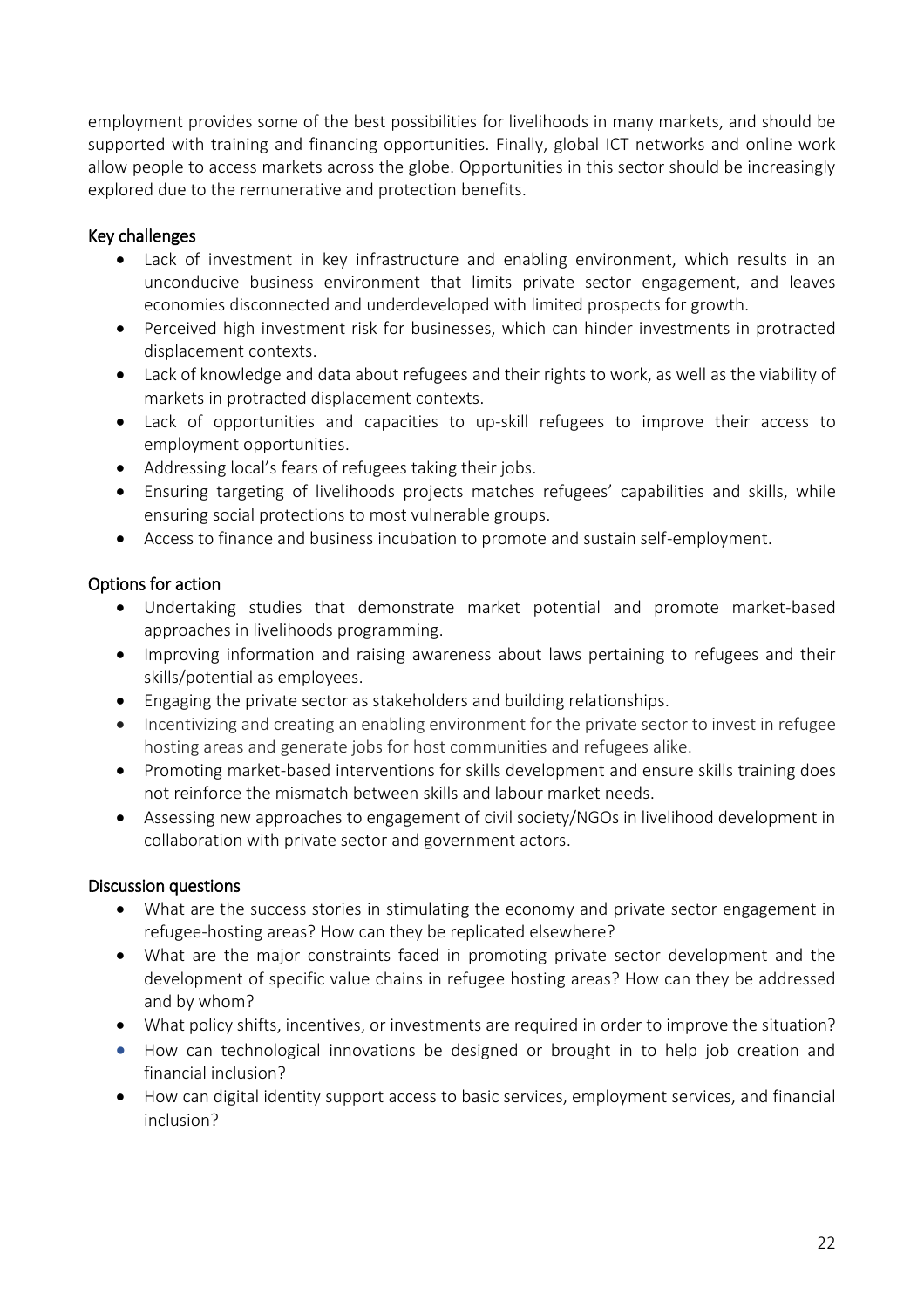## <span id="page-22-0"></span>Working Group 3: Sustainable return and reintegration

#### Core issues

For many refugees contemplating voluntary repatriation, security and stability are primary concerns. Strong government leadership is an absolute first requirement and should be accompanied by working well with donors and international organizations to erect or maintain legal and policy frameworks, together with increased institutional capacity to move towards stability and security. Return and reintegration are affected by push and pull factors and work is required in both host and returnee countries to ensure a positive transition.

The repatriation process is often considered the end of the migration cycle. However, it must be acknowledged that repatriation does not necessarily mean going back to the same house, or even place of origin. Refugees are frequently unable to return to the actual house or community they left and for those born in exile 'returning home' can be their first experience in the country. Returnees often face competitive relationships with local residents over resources, services, and educational and employment opportunities. Reintegration is thus a complex process that requires detailed, context-dependent analysis and planning.

Livelihoods interventions need to be integrated into comprehensive approaches to durable solutions and self-reliance and should be part of wider development processes. Due to the complexity of underlying factors that keep populations in protracted displacement, investments in livelihoods and employment opportunities must be linked to other government efforts that aim at the inclusion of displaced populations. This can include issues such as enhancing basic services, providing security of tenure and housing, improving security and protection, enabling mobility and freedom of movement, integrating settlements into existing urban landscapes, enhancing social cohesion among all members of the community (IDPs, refugee returnees, and hosts) and addressing structural exclusion and marginalization to improve displaced populations' access to services, opportunities, and justice, and enabling participation in public affairs.

A lack of data may also adversely affect livelihoods interventions in various countries. Generally, there are major gaps in terms of data and assessments related to displacement-specific vulnerabilities. Much of the available data are not disaggregated per demographic groups, and surveys of IDPs often do not look at the status of the general population besides the host nationals that live in the immediate proximity of IDPs settlements. Additionally, limited tracking of returnees limits the understanding of livelihoods outcomes.

In Somalia, urbanization, land tenure security, and opportunities for gender and youth issues are some of the more pressing issues for displacement-affect communities. Due to the preferences of most IDPs and refugee returnees to remain in urban areas, there is a need for the economic inclusion of displaced populations in urban centres and their peripheries through inclusive urban development. Land tenure security is crucial to address given the destructive nature of increased insecurity, related urbanization push factors, and the importance of land to address food security and nutritional needs. The unemployment rates among women and youth in Somalia are 67 and 74 percent respectively. Addressing the lack of opportunities for these two groups is paramount in promoting security and stability.

#### Key challenges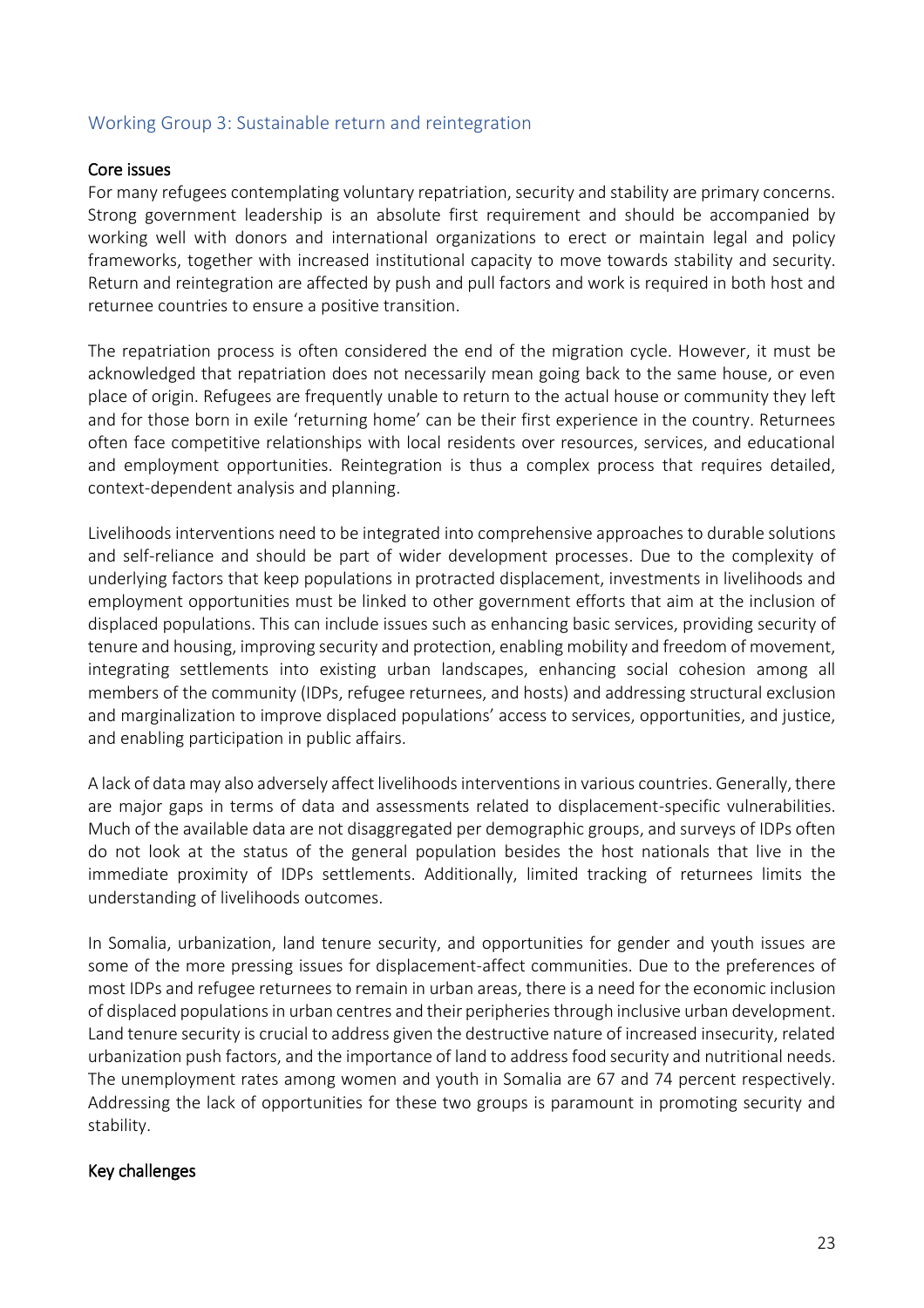- Difficulty of promoting livelihoods in poverty-stricken areas where development challenges persist.
- Possibility of conflict between returnees and other vulnerable groups with host populations.
- Potential mismatch between skills acquired in host countries and their usefulnessin the home country.
- Limited opportunities to accumulate assets in the host country in order to improve savings for return and reintegration.
- Limited data and monitoring methodologies related to the success of interventions targeting returnees.
- Uncertainty of education accessibility for youth in home country.
- Ensuring TVET curricula are market-based and accessible.
- Aligning TVET curricula to both host and return countries.
- Lack of framework of mutual recognition of acquired skills between host countries and countries of return.
- Lack of protection of land/tenure rights during displacement period and restitution issues that affect returnees upon return.

## Options for action

- Targeted reintegration support.
- Assess engagement opportunities for private sector and civil society to improve targeted reintegration support.
- Identify additional needed supports to sustain livelihoods and self-reliance in areas of return in the context of national development strategies and local development plans.
- Promote and provide for the development of skills that will benefit returnees.
- Promote the accumulation of financial and human capital while in exile that will help returnees reintegrate and invest in their livelihoods at home.
- Ensure recognition of certificates acquired in exile and promote the establishment of partnerships between TVET institutions in both hosting countries and countries of return in order to promote further training.
- Strengthen cross-border analyses or market opportunities including labour market opportunities, and strengthen knowledge base of refugees through refugee-to-refugee knowledge transfer.
- Ensure local communities are also targeted for support.

## Discussion questions

- How to strengthen local development plans in return areas to minimize competition over resources?
- How to enhance cohesion and integration and reduce competitive attitudes, while creating vibrant local economies?
- How to capitalize on the experiences of earlier returnees and on the diaspora's business capacity?
- What are the legal/non-formal administrative barriers to effective socio-economic reintegration?
- How can digital identity support access to basic services, employment services, and financial inclusion?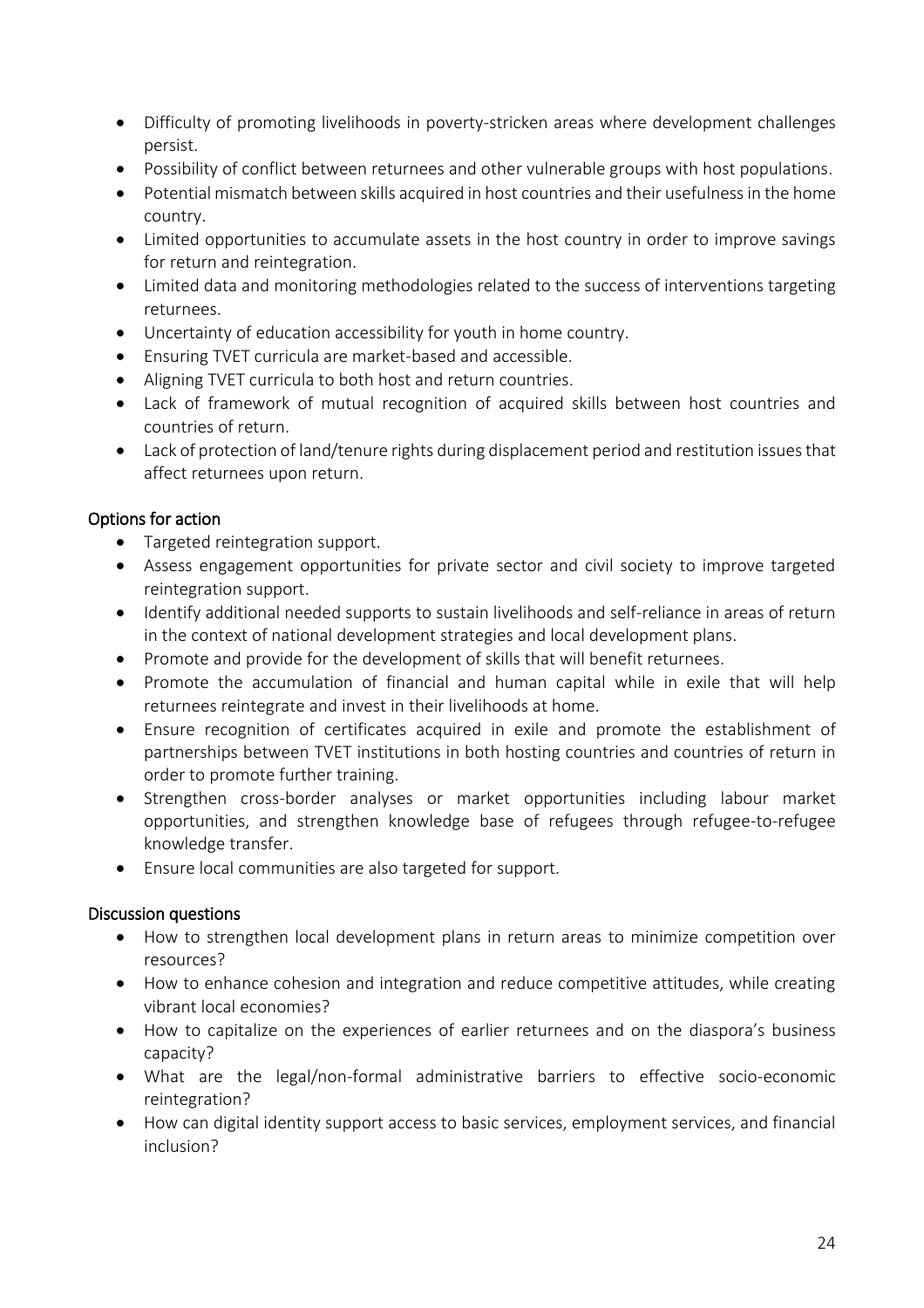### <span id="page-24-0"></span>Working Group 4: Regional coordination and partnerships

#### Core issues

Refugee protection is a transnational concern, incorporating countries of origin, transit, and destination, and the wider international community. Adequately securing protection space for refugees in IGAD countries requires a regional perspective especially as the majority of refugees originate in other IGAD countries. In terms of promoting sustainable livelihoods and self-reliance for refugees, host communities, and returnees, there are a number of regional opportunities that can be pursued.

There are several core-regional issues affecting refugees, such as facilitating voluntary returns, skill and qualification recognition, remittances, cross-border economies, social norms relating to gender and youth, and common market protocols affecting livelihoods and trade. Regional cooperation, for example, is needed to create self-reliance opportunities for Somali refugees and to facilitate their voluntary return. Educational and training opportunities, livelihoods opportunities, and access to rights and services in the host country all contribute to refugee's decision to return and their ability to achieve self-reliance and peaceful coexistence upon return.

Regional perspectives and approaches are important to other issues as well. Regional strategies and concerns of multinational businesses are best engaged and leveraged from a regional platform that can communicate and facilitate wider opportunities. Approaches to data would also benefit from a regional perspective in terms of generation, standardization, and management. A regional approach to data is a big-picture idea that has application in terms of improved quality, and shared analytical and results frameworks that feedback into strategic and programmatic initiatives. Looking beyond the immediate application of regional data protocols are further opportunities for sharing digitized socio-economic profiles in efforts to immediately incorporate livelihoods efforts into emergency responses. Finally, there are a number of common knowledge gaps in IGAD countries, such as ruralurban migration and management, assistance-generated market distortion, and natural resource management, which may benefit from regional research agendas.

Given the interlinked nature of IGAD Member States, and the opportunities for regional perspectives and approaches to benefit livelihoods and self-reliance, it is recommended to generate a regional strategy focusing on refugees, host communities, and returnees. The goal of the strategy would be to identify and address transnational issues, and support Member States' national goals. A regional strategy would incorporate situation and market analyses to generate a strategic framework, implementation plan, and monitoring and evaluation frameworks. Establishing common frameworks and sets of processes in key areas will support evidence-based decisions, help depoliticize sensitive negotiations, and build consensus around resources, policy changes, and projects required to achieve impacts.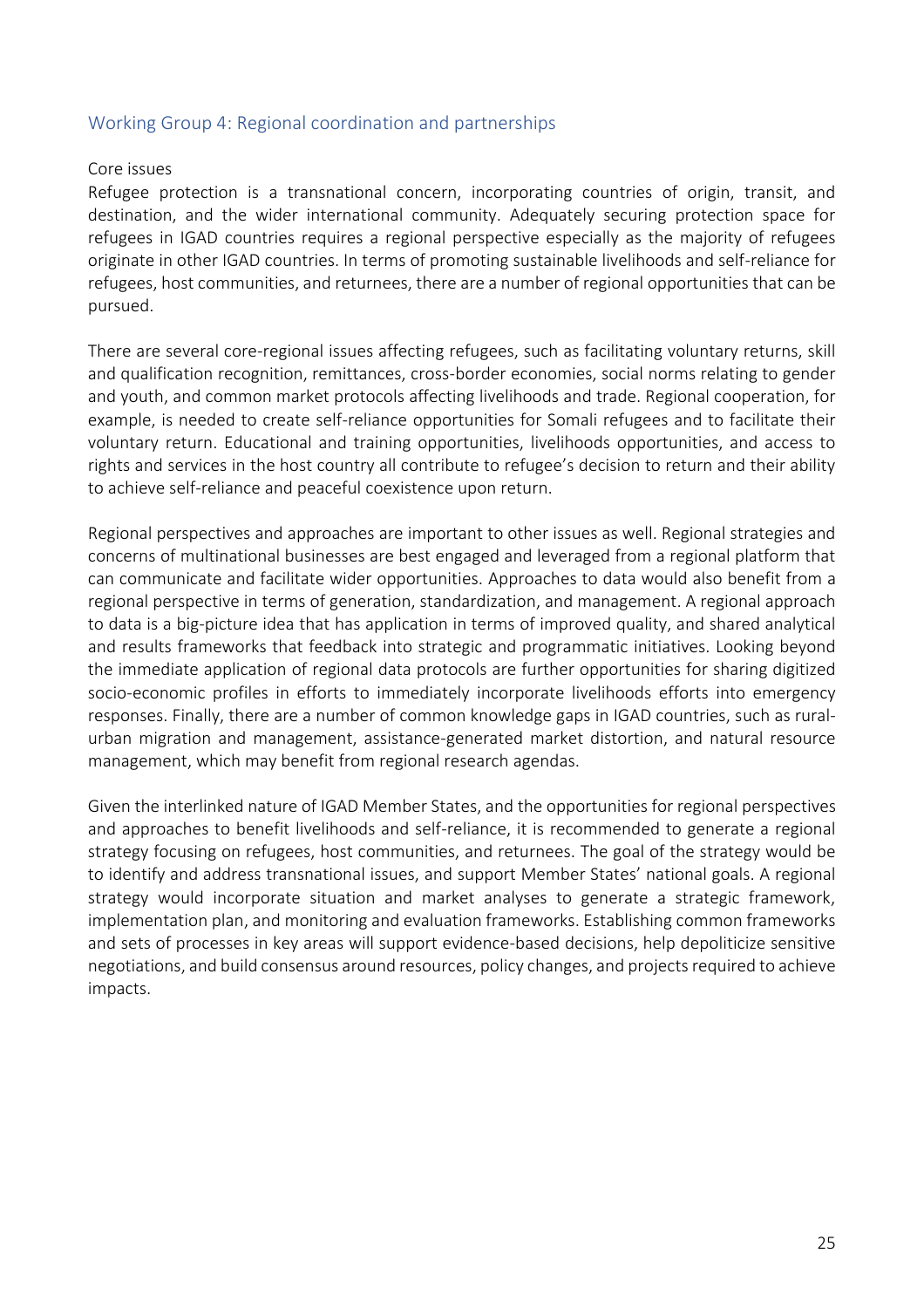## Key challenges

- Economies remain insular with nation-based challenges.
- Need to strengthen economic cooperation, free trade, freedom of movement of people and goods within the IGAD region, and include efforts of other regional institutions like the EAC.
- Lack of regional livelihoods and self-reliance policy framework.
- Lack of cross-border evidence and comparable research.
- Policy gaps for skills anticipation and matching for returnees between hosting countries and countries of return.

## Options for action

- Promote inclusive stakeholder engagement including nations, intergovernmental agencies, regional organizations, donors, humanitarian and development actors, and private sector actors.
- Facilitate mutual recognition of certificates, portability of skills, and earned benefits.
- Identify regional coordination and strategic opportunities.
- Set up a private sector forum within IGAD.
- Follow up on burden sharing commitments.
- Establish regional commitments especially around improving enabling environment.
- Identify policy gaps that need to be addressed at a regional level.
- Consider a dedicated IGAD coordination and facilitation mechanism.
- Develop regional resource mobilization, communication, and advocacy strategies.
- Strengthen the IGAD Business Forum and align its objectives to the livelihood and selfreliance commitments of member states.

## Discussion questions

- What are the key regional commitments IGAD should focus on?
- What would be the scope of a dedicated IGAD coordination and facilitation mechanism?
- What are the key items to be included in a regional livelihoods and self-reliance strategy and framework?
- Should a regular regional consultation platform for livelihoods and self-reliance sector be created in the manner being done for the Djibouti Declaration; including core technical group of partners, experts' meetings, and ministerial meetings?
- What minimum set of rights for refugees should IGAD agree upon?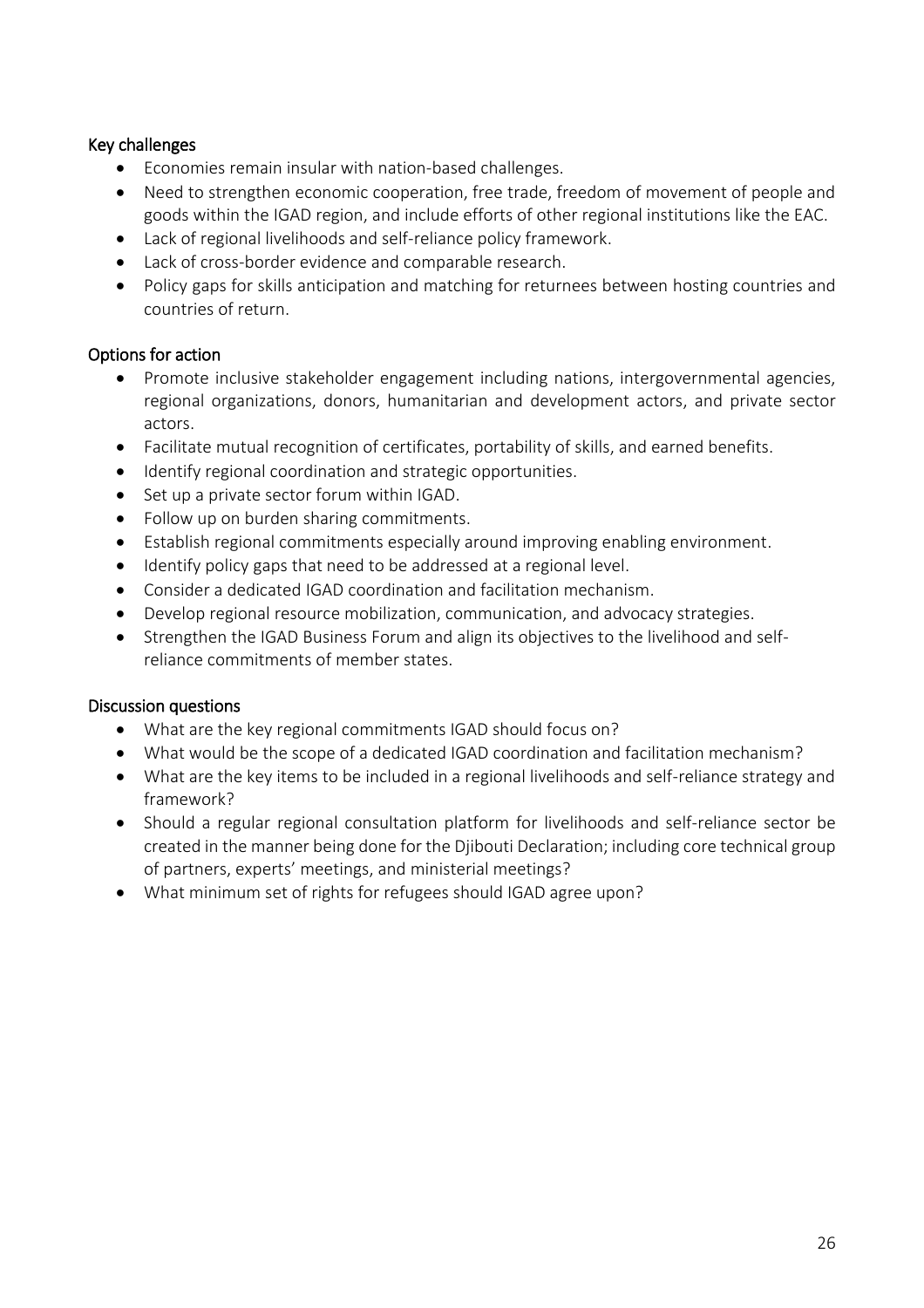## <span id="page-26-0"></span>Working Group 5: Natural resource management for livelihoods and self-reliance

#### Core issues

Agriculture is the economic mainstay of the IGAD region. Livestock and crop production provide the basis for food supplies and export earnings, as well as employment for over 80 percent of the population.<sup>16</sup> Agricultural production, together with associated value chain elaboration, are clearly important areas for livelihoods development. However, competition over natural resources has become one of the main drivers of conflict between host and refugee communities. Increasing instances of protracted displacement have created unsustainable utilization and competition for natural resources such as wood for cooking fires and as a building material, land for pursuing agricultural activities and raising small ruminants, and water for household consumption and agricultural practices.

The potential of agriculture production for improving host and refugee livelihoods through appropriate policies and legal frameworks, strengthened institutional mechanisms, and innovative agricultural practices that are economically, socially, and environmentally sustainable should be a priority area of development for Member States. In some countries, merely granting refugees access to land would usher in a paradigm change in refugee self-reliance. In other countries, larger plots would facilitate production of subsistence-level yields. Additionally, livelihoods opportunities for host and refugee communities open up by moving from plot-level to market-scale interventions. Sustainable jobs and livelihood creation could be pursued through the industrialization of agriculture and with it, the promotion of commercialization of key commodities, financial inclusion, business value chain optimisation, and entrepreneurship and agricultural trade.

In many areas, the use of natural resources is a mainstay of traditional livelihoods activities such as cutting of trees for charcoal and timber, or harvesting grasses to sell for livestock or construction. However, over exploitation of natural resources is destroying environments and severely curtailing livelihoods activities, all while threatening food security. There are, however, promising opportunities in natural resource management and SAFE (Safe Access to cooking Fuel and Energy) strategies. Sustainable livelihoods benefit by the promotion of income-generating activities in both energy and non-energy sectors as an alternative to selling wood-fuel. SAFE activities can have important multiplier effects including small-scale employment generation, livelihood diversification, women and youth empowerment, and contributions to sustaining peace.

Initiatives, however, are led by governments that alone can address access and security policies. Governments should look ahead to incorporate refugee and host community situations in their energy and environment strategies. Forward-looking processes also require expertise in social organization, processing infrastructure, and value-chain elaboration, for example. Collaborations between governments, expert organizations, field-level actors, and communities can be very promising to seize opportunities for a sustainable model of livelihoods for host communities and refugees, who could incorporate new technologies in their livelihoods when they return home.

#### Key challenges

 $\overline{a}$ 

The challenges associated with sustainable natural resource management for livelihoods development in protracted displacement contexts are great.

<sup>16</sup> IGAD. IGAD State of the Region, 2016. https://igad.int/documents/7-igad-state-of-the-region-v9/file